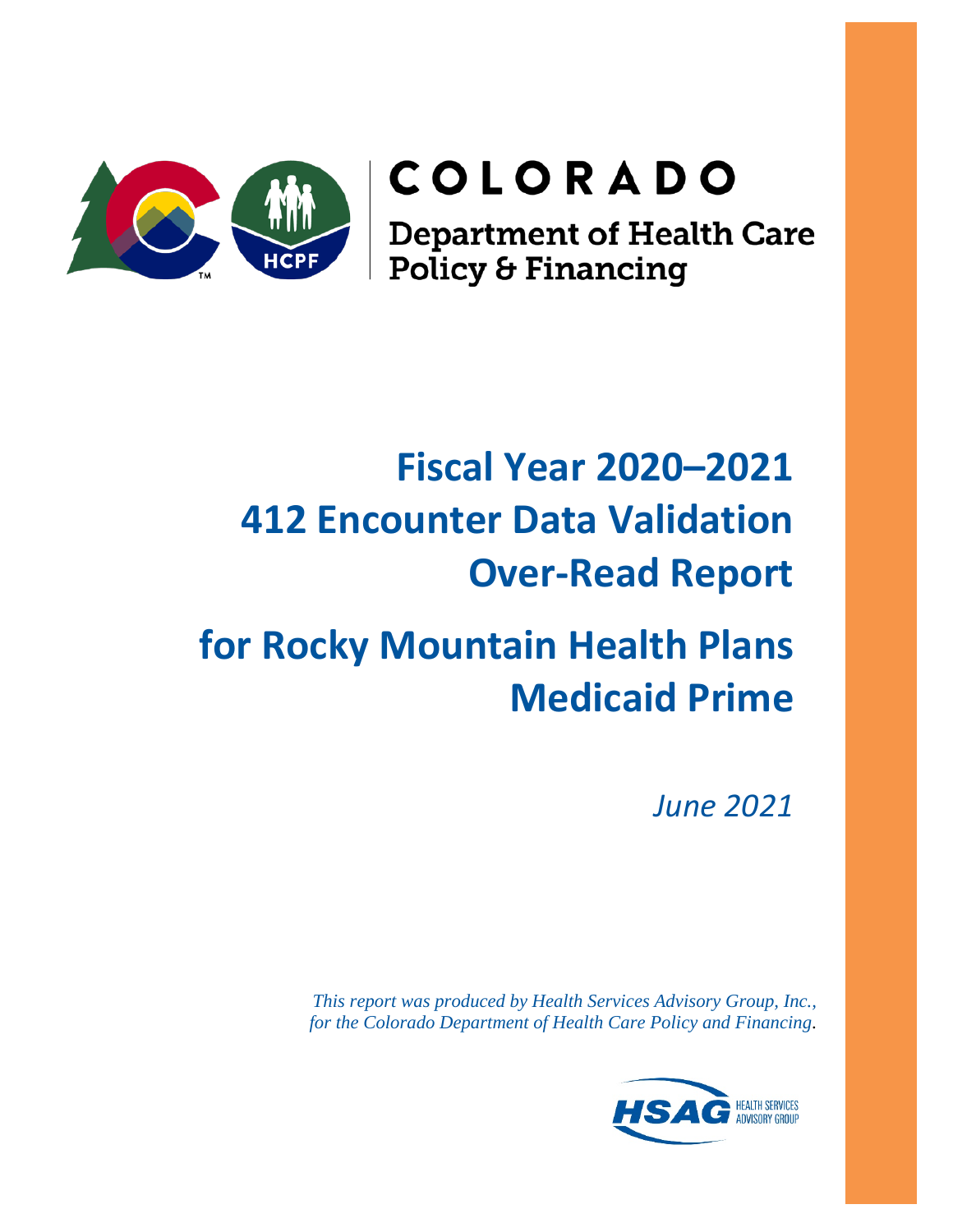

# **Contents**

| $.2 - 4$ |
|----------|
|          |
|          |
|          |
|          |
|          |
|          |
|          |
|          |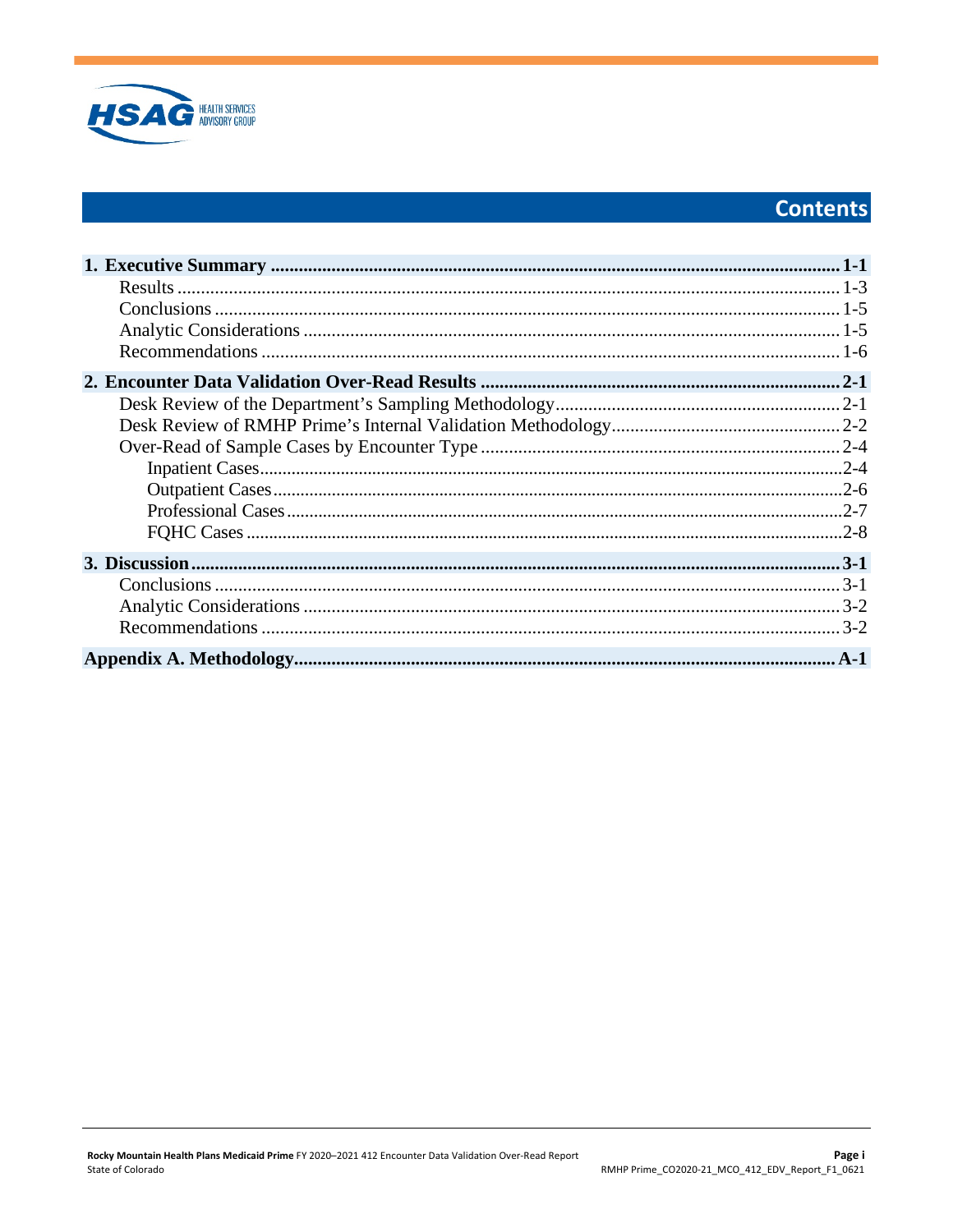

## **1. Executive Summary**

<span id="page-2-0"></span>In fiscal year (FY) 2020–2021, the Colorado Department of Health Care Policy and Financing (the Department) contracted Health Services Advisory Group, Inc. (HSAG) to conduct encounter data validation (EDV) among the Department's contracted limited managed care capitated initiative plans (Medicaid managed care organizations [MCOs]) as an optional external quality review (EQR) activity under the Centers for Medicare & Medicaid Services (CMS) regulations released in October 20[1](#page-2-1)9.<sup>1-1</sup> The 412 EDV among physical health encounters has been an annual EQR activity for **Rocky Mountain Health Plans Medicaid Prime** (**RMHP Prime**) since FY 2018–2019.

The study assessed the Medicaid MCOs' data validation capacity among physical health encounters submitted to the Department by each Medicaid MCO. The study evaluated each Medicaid MCO's compliance with State standards regarding encounter data submission, as well as the consistency and accuracy with which each Medicaid MCO validated encounter data using medical record reviews.

This report presents EDV findings for the **RMHP Prime** MCO.

To facilitate this assessment, the Department randomly selected 103 final, adjudicated physical health encounters, with paid dates between October 1, 2019, and September 30, 2020, from four distinct encounter types (i.e., a total of 412 encounters) that **RMHP Prime** will independently validate against medical records. These encounter types included services rendered in federally qualified health centers (FQHCs), as well as in inpatient, outpatient, and professional settings. **RMHP Prime** submitted a data file containing the validation results for the 412 cases and an Encounter Data Quality Report to HSAG and the Department.

To facilitate **RMHP Prime**'s EDV tasks the Department developed and implemented the *Annual MCO Encounter Data Quality Review Guidelines* (guidelines). The guidelines include file format and reporting requirements, and a timeline to guide **RMHP Prime** in conducting its internal validation and using the results to prepare the Encounter Data Quality Report for the Department.

The Department contracted HSAG to evaluate **RMHP Prime**'s capacity to internally validate encounters through an independent assessment of the Encounter Data Quality Report submitted by **RMHP Prime**. Specifically, the Department requested that HSAG complete the following FY 2020– 2021 412 EDV over-read tasks:

1. Conduct a desk review of **RMHP Prime**'s validation process, including any process documentation submitted by **RMHP Prime**.

<span id="page-2-1"></span><sup>1-1</sup> Department of Health and Human Services, Centers for Medicare & Medicaid Services. *Protocol 5. Validation of Encounter Data Reported by the Medicaid and CHIP Managed Care Plan: An Optional EQR-Related Activity*, October 2019. Available at[: https://www.medicaid.gov/medicaid/quality-of-care/downloads/2019-eqr-protocols.pdf.](https://www.medicaid.gov/medicaid/quality-of-care/downloads/2019-eqr-protocols.pdf) Accessed on: Jun 11, 2021.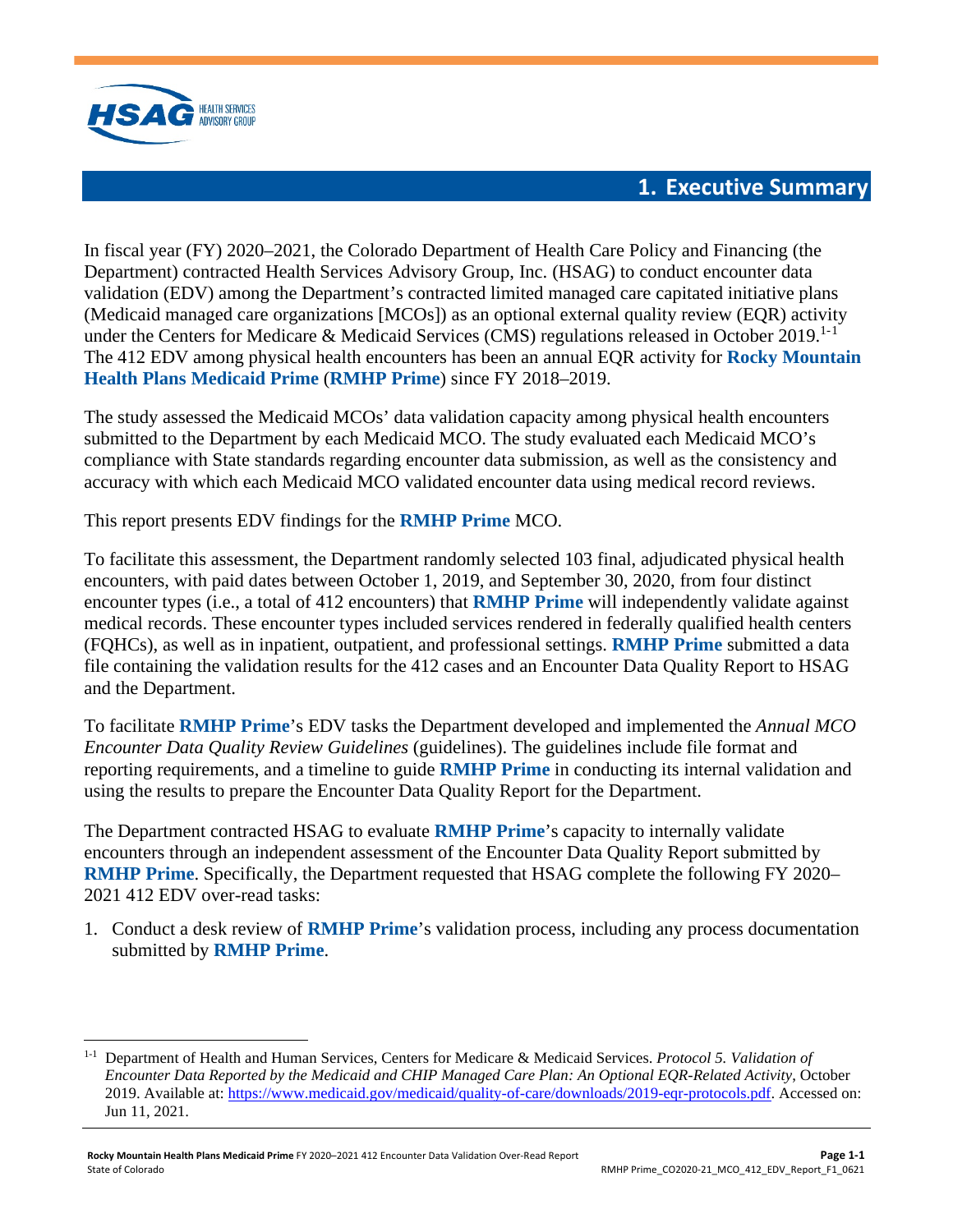

- 2. Conduct a review of medical records for cases randomly selected from each encounter type's 103 sample list, which was generated by the Department.
- 3. Produce a report for **RMHP Prime** containing findings specific to each encounter type, including a statement regarding HSAG's assessment of the accuracy of **RMHP Prime**'s internal validation results.

[Figure 1-1](#page-3-0) diagrams the high-level steps involved in HSAG's 412 EDV over-read process, beginning in the upper left corner of the image. HSAG's FY 2020–2021 412 EDV methodology is presented in Appendix A.

<span id="page-3-0"></span>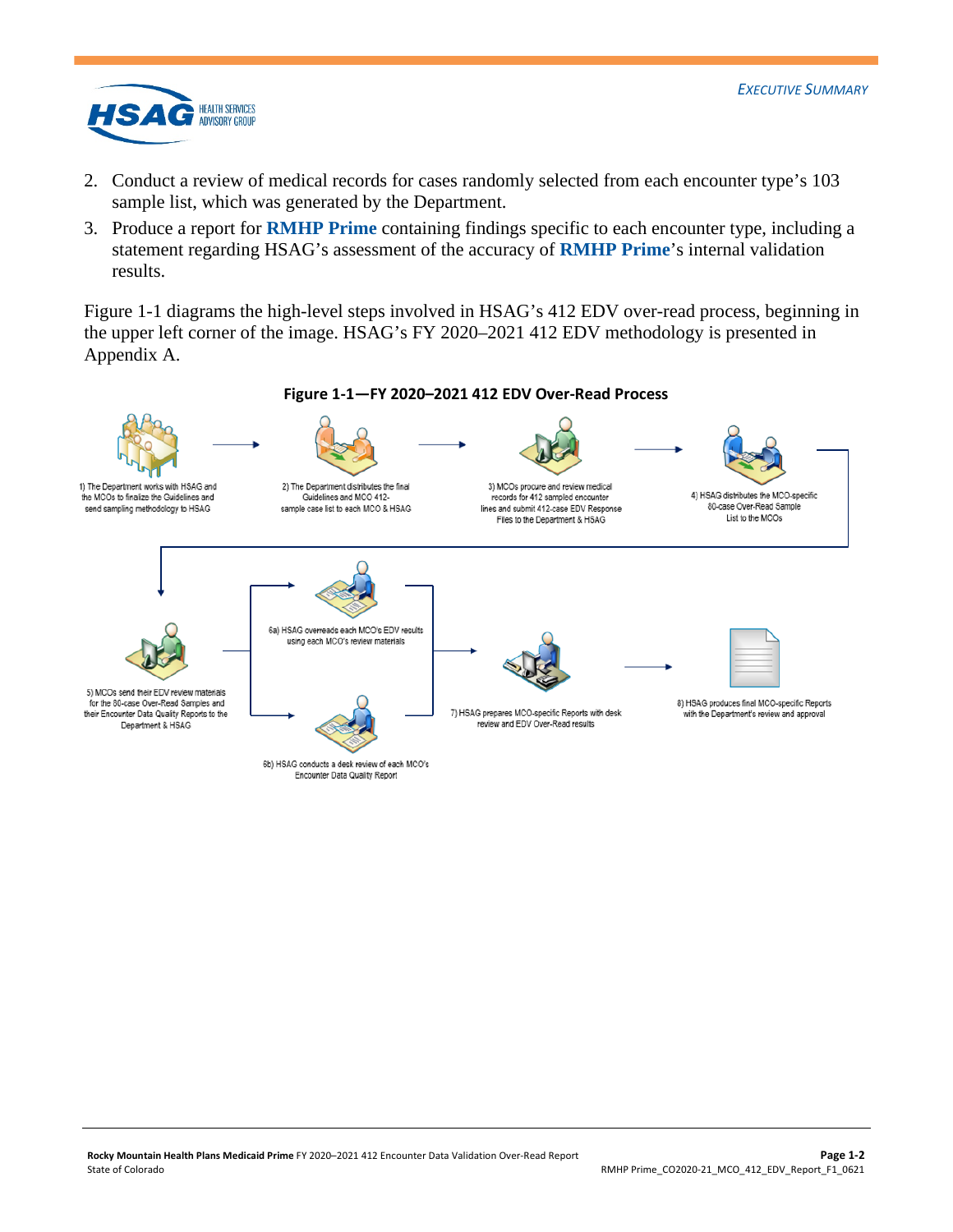

## <span id="page-4-0"></span>**Results**

[Table 1-1](#page-4-1) summarizes the four service coding accuracy tables submitted to HSAG and the Department in **RMHP Prime**'s Encounter Data Quality Report. Among the four encounter types, the required data elements reviewed for outpatient cases were more likely to be supported by the medical record documentation compared to the remaining encounter types. Among outpatient cases, medical record support for the data elements ranged from 85.4 percent to 89.3 percent. The remaining encounter types showed a wider range of medical record support for the reviewed data elements. For example, **RMHP Prime** reported that medical record support ranged from 55.3 percent (*Diagnosis Code*) to 96.1 percent (*Date of Service*, *Units*) among validated data elements within FQHC cases.

<span id="page-4-1"></span>

|                            | <b>Inpatient</b>                                                                         |                                                                                            | <b>Outpatient</b>                                      |                                                   | <b>Professional</b>                                    |                                                                                                                  | <b>FQHC</b>                                            |                                                                                                                               |
|----------------------------|------------------------------------------------------------------------------------------|--------------------------------------------------------------------------------------------|--------------------------------------------------------|---------------------------------------------------|--------------------------------------------------------|------------------------------------------------------------------------------------------------------------------|--------------------------------------------------------|-------------------------------------------------------------------------------------------------------------------------------|
| <b>Data Element</b>        | <b>Count of</b><br><b>Cases</b><br><b>Supported</b><br>by Medical<br>Record <sup>1</sup> | <b>Percent of</b><br><b>Cases</b><br><b>Supported</b><br>by Medical<br>Record <sup>2</sup> | <b>Count of</b><br><b>Cases</b><br>Record <sup>1</sup> | Percent of<br><b>Cases</b><br>Record <sup>2</sup> | <b>Count of</b><br><b>Cases</b><br>Record <sup>1</sup> | Percent of<br><b>Cases</b><br>Supported Supported Supported Supported Supported Supported<br>Record <sup>2</sup> | <b>Count of</b><br><b>Cases</b><br>Record <sup>1</sup> | <b>Percent of</b><br><b>Cases</b><br>by Medical by Medical by Medical by Medical by Medical by Medical<br>Record <sup>2</sup> |
| Date of Service            | 90                                                                                       | 87.4%                                                                                      | 92                                                     | 89.3%                                             | 83                                                     | 80.6%                                                                                                            | 99                                                     | 96.1%                                                                                                                         |
| <b>Through Date</b>        | 89                                                                                       | 86.4%                                                                                      |                                                        |                                                   |                                                        |                                                                                                                  |                                                        |                                                                                                                               |
| Diagnosis Code             | 78                                                                                       | 75.7%                                                                                      | 88                                                     | 85.4%                                             | 74                                                     | 71.8%                                                                                                            | 57                                                     | 55.3%                                                                                                                         |
| Surgical<br>Procedure Code | 59                                                                                       | 57.3%                                                                                      |                                                        |                                                   |                                                        |                                                                                                                  |                                                        |                                                                                                                               |
| Procedure Code             |                                                                                          |                                                                                            | 91                                                     | 88.3%                                             | 79                                                     | 76.7%                                                                                                            | 96                                                     | 93.2%                                                                                                                         |
| Procedure Code<br>Modifier |                                                                                          |                                                                                            | 91                                                     | 88.3%                                             | 75                                                     | 72.8%                                                                                                            | 88                                                     | 85.4%                                                                                                                         |
| Discharge Status           | 80                                                                                       | 77.7%                                                                                      |                                                        |                                                   |                                                        |                                                                                                                  |                                                        |                                                                                                                               |
| Units                      |                                                                                          |                                                                                            | 90                                                     | 87.4%                                             | 79                                                     | 76.7%                                                                                                            | 99                                                     | 96.1%                                                                                                                         |

#### **Table 1-1—RMHP Prime Self-Reported Service Coding Accuracy Summary**

<sup>1</sup> This column aligns with the Numerator column found in the service coding accuracy tables of RMHP Prime's Encounter Data Quality Report.

2 This column aligns with the Overall% column found in the Service Coding Accuracy Report.

"—" Indicates the requirement is not validated for the encounter type.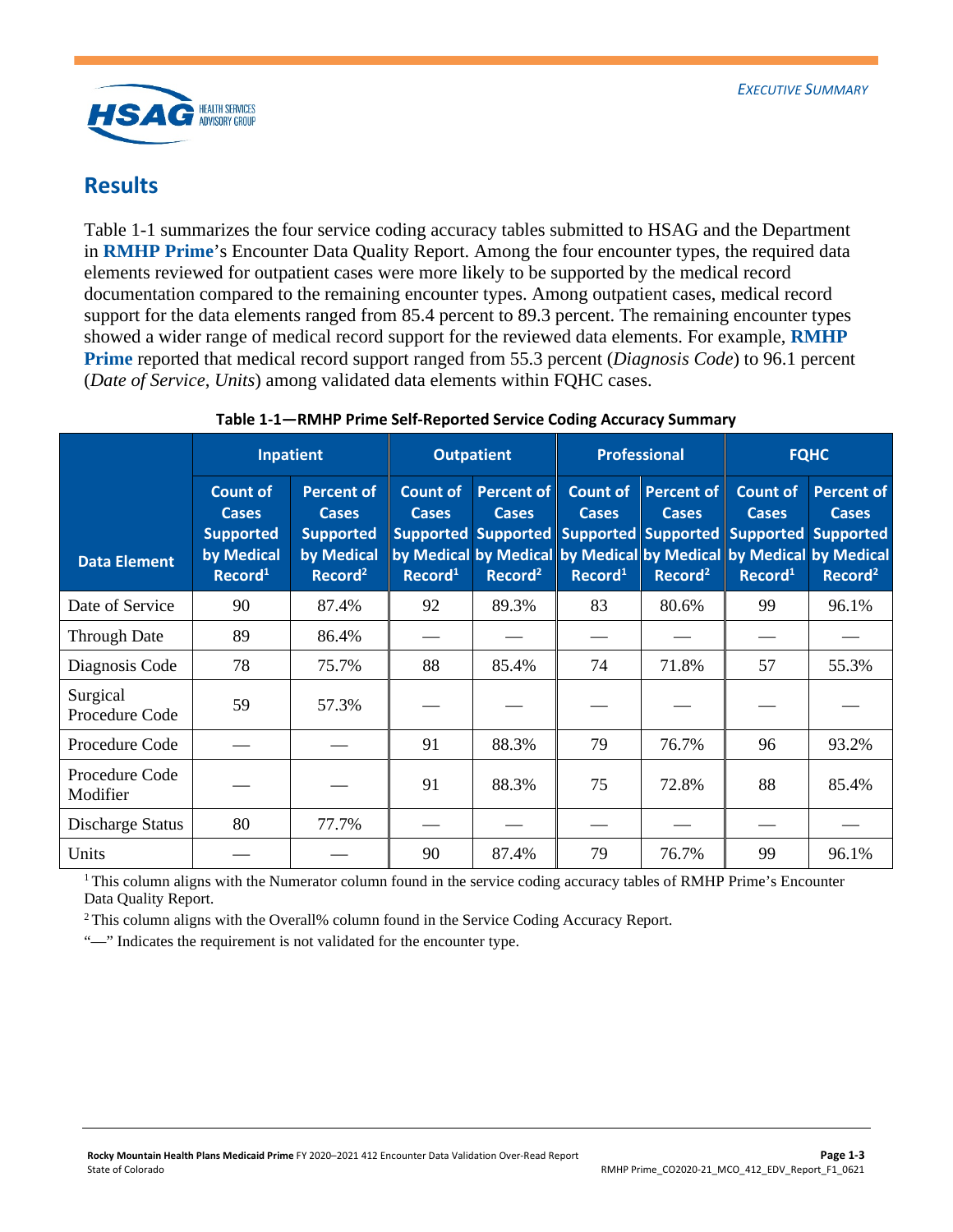

As shown in [Table 1-2,](#page-5-0) HSAG's over-read results indicate complete case-level agreement with **RMHP Prime**'s internal validation results for 67 of the 80 sampled cases, resulting in a 83.8 percent complete case-level agreement rate. The total case-level agreement rate is less than the 87.5 percent total agreement reported by HSAG for the FY 2019–2020 412 EDV. Additionally, HSAG agreed with 94.8 percent of **RMHP Prime**'s internal validation results for the total number of individual data elements reviewed. This number is lower than the 95.7 percent agreement rate reported for **RMHP Prime** in FY 2019–2020.

<span id="page-5-0"></span>

|                                   | <b>Case-Level Accuracy</b>                |                                                            | <b>Element-Level Accuracy</b>                          |                                                            |  |
|-----------------------------------|-------------------------------------------|------------------------------------------------------------|--------------------------------------------------------|------------------------------------------------------------|--|
| <b>Service</b><br><b>Category</b> | <b>Total Number</b><br>of Over-Read Cases | <b>Percent With</b><br><b>Complete</b><br><b>Agreement</b> | <b>Total Number</b><br>of Over-Read<br><b>Elements</b> | <b>Percent With</b><br><b>Complete</b><br><b>Agreement</b> |  |
| Inpatient                         | 20                                        | 85.0%                                                      | 120                                                    | 95.0%                                                      |  |
| Outpatient                        | 20                                        | 80.0%                                                      | 100                                                    | 93.0%                                                      |  |
| Professional                      | 20                                        | 100.0%                                                     | 100                                                    | 100.0%                                                     |  |
| <b>FQHC</b>                       | 20                                        | 70.0%                                                      | 100                                                    | 91.0%                                                      |  |
| <b>Total</b>                      | 80                                        | 83.8%                                                      | 420                                                    | 94.8%                                                      |  |

#### **Table 1-2—FY 2020–2021 HSAG Over-Read Results by Percent of Cases in Total Agreement and Percent of Element Accuracy, by Encounter Type**

HSAG performed additional tasks to evaluate the Department's role in the EDV and to identify potential concerns with the 412-case sample. First, HSAG performed a desk review of the Department's sampling methodology, assessing documentation that outlined key steps in the Department's generation of the 412 case sample. This review confirmed that the Department took steps to select a random sample of unique encounters from the four service categories of interest within the specified measurement period. However, the Department provided no details regarding a run-out interval between the study measurement period and the date on which the encounters were compiled for sample generation. Depending on the Department's data collection and storage processes, the length of a run-out interval prior to sampling could limit the encounters included in the study, biasing the sample toward encounters for services occurring earlier in the study period.

Second, HSAG performed a review of the Encounter Data Quality Report submitted by the Medicaid MCO. The review confirmed that the Medicaid MCO took steps to ensure trained staff members were assigned to the EDV, familiarize the staff members with the guidelines, create a document to capture EDV information, and train staff members on the use of the data capture document. The report also noted that development of the EDV data capture tool included coding and logic to help reduce data entry errors and identify misalignments from the rules described in the guidelines.

The Department continues to transition its encounter data process to a new Medicaid Management Information System (MMIS), interChange; **RMHP Prime** will submit encounter data directly into the MMIS. For validation purposes, **RMHP Prime** will continue to submit encounter data flat files to the Department in parallel with MMIS submissions for a period of time determined by the Department. This change to the encounter data process will require enhanced data monitoring by the Department and **RMHP Prime** to ensure encounter data timeliness and accuracy as well as comparability between encounter data provided by **RMHP Prime** under the new and legacy systems.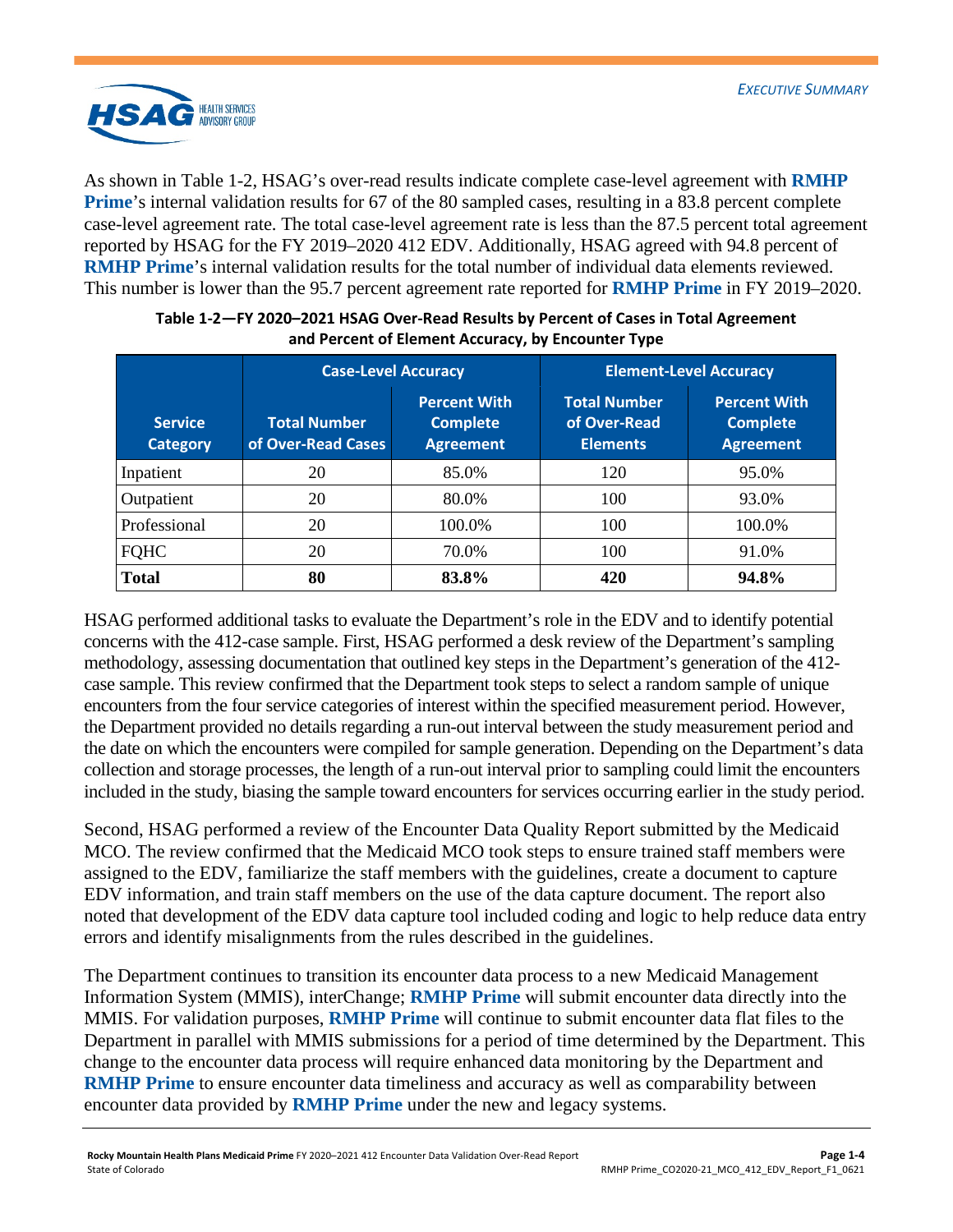



## <span id="page-6-0"></span>**Conclusions**

The annual encounter data quality review study was designed to assess the consistency and accuracy with which each Colorado Medicaid MCO validates its physical health encounter data using medical record reviews. The service coding accuracy results of **RMHP Prime**'s EDV show a wide range of coding accuracy rates (i.e., medical record support of the data element) within the different encounter types as well as between the different encounter types. The five data elements reviewed for outpatient cases all had accuracy rates greater than 85.0 percent, but none exceeded 90.0 percent. Among the inpatient and professional cases, none of the data element accuracy rates exceeded 88.0 percent. Within the FQHC cases, accuracy rates ranged from 55.3 percent for *Diagnosis Code* and 96.1 percent for *Date of Service* and *Units*.

Results from HSAG's FY 2020–2021 412 EDV over-read (summarized in [Table 1-2\)](#page-5-0) suggest a moderate level of confidence that **RMHP Prime**'s independent validation findings accurately reflect the encounter data quality summarized in **RMHP Prime**'s service coding accuracy results. Overall, the FY 2020–2021 results indicate complete case-level agreement with **RMHP Prime**'s internal validation results for 83.8 percent of cases and an element-level agreement rate of 94.8 percent.

**RMHP Prime**'s service coding accuracy results show an accuracy rate of 57.3 percent for the *Surgical Procedure Code* element among inpatient cases and an accuracy rate of 55.3 percent for the *Diagnosis Code* element among FQHC cases. When examining **RMHP Prime**'s self-reported service coding accuracy rates among each data element (i.e., a total of 20 data elements across the encounter types), **RMHP Prime** reported rates less than 80.0 percent for eight data elements. HSAG's over-read of 80 sampled cases found that HSAG generally agreed with **RMHP Prime**'s results. HSAG's review of the study documentation provided by the Department and **RMHP Prime** suggests that all parties followed the guidelines while conducting the EDV. The high level of over-read agreement and the welldocumented EDV combined with **RMHP Prime**'s low service coding accuracy rates support the conclusion that **RMHP Prime** has opportunities to improve its encounter data quality. This points to the completeness, accuracy, and timeliness of encounter data as potential targets for root cause analysis.

## <span id="page-6-1"></span>**Analytic Considerations**

Various factors associated with this study can affect the validity or interpretation of the data presented in this report. The following analytic considerations should be considered when reviewing this report.

• Each MCO conducted medical record procurement for EDV cases between January 6, 2021, and March 12, 2021, and the FY 2020–2021 412 EDV assessed final paid encounters with paid dates from October 1, 2020, through September 30, 2020. During each of these time frames, the coronavirus disease 2019 (COVID-19) public health emergency may have affected the timeliness of providers' data submissions to the MCOs, as well as the MCOs' ability to procure medical records from providers' offices in a timely manner. It is beyond the scope of the current EDV to evaluate the impact of the public health emergency on the timeliness and/or accuracy of the MCOs' physical health encounter data.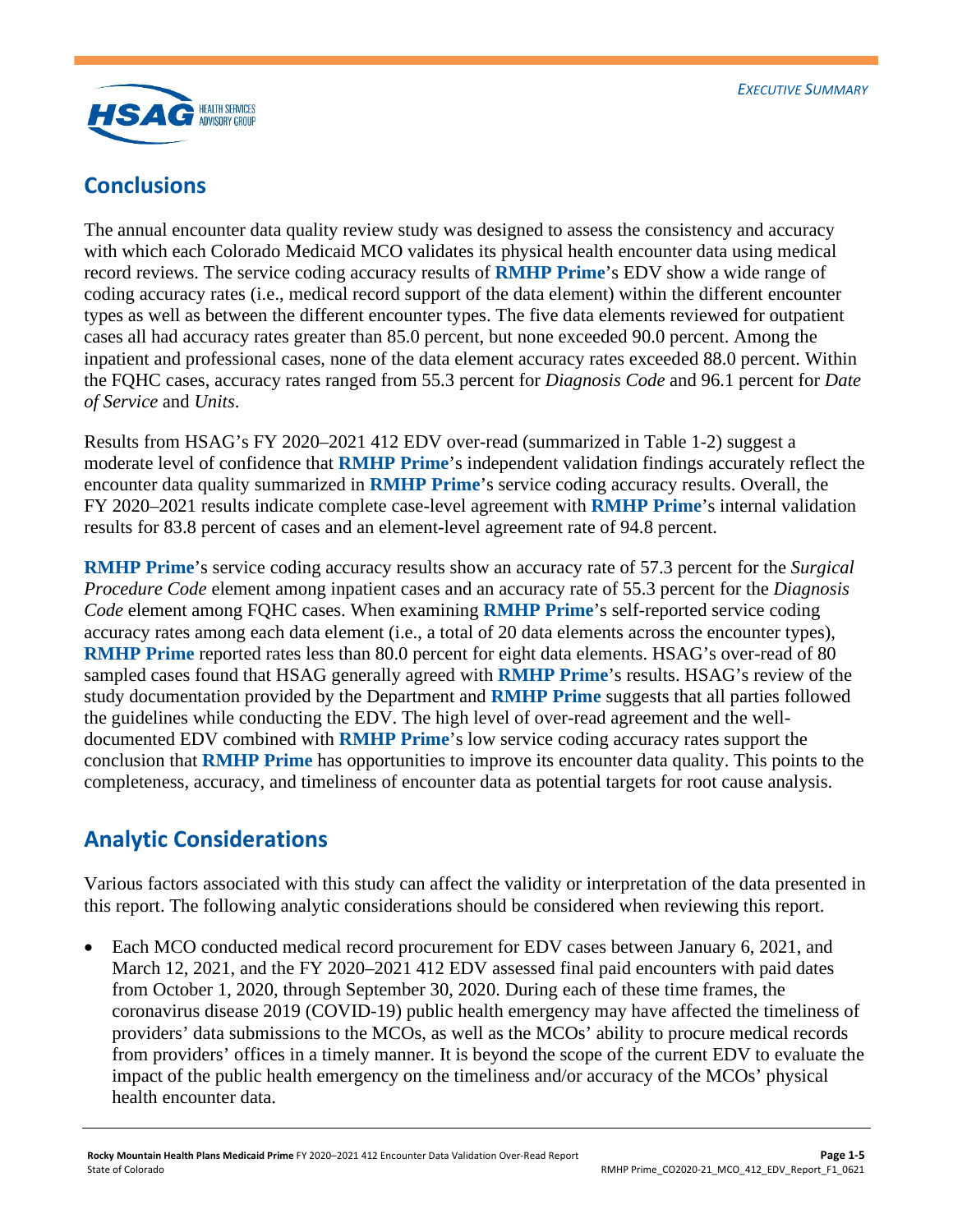

- A sample size of 412 encounters is utilized in this study to reduce the need for resources. It is important that the sampling methodology utilized by the Department ensures that the sample is representative of all encounters eligible for study inclusion. HSAG has provided recommendations to the Department meant to ensure that the methodology is well documented and thoroughly described.
- Medical record abstraction requires the expertise of nurse reviewers and medical coders who may apply varying, though legitimate, interpretations for coding rules and processes. Such variation between HSAG's reviewers and **RMHP Prime**'s reviewers may lead to reduced agreement rates among the over-read results. To minimize the effects of this variation, the Department and HSAG solicited **RMHP Prime**'s input on the guidelines, and **RMHP Prime** was directed to include abstraction notes to communicate its decisions and findings to HSAG for specific review scenarios.

## <span id="page-7-0"></span>**Recommendations**

The Department designed this study to assess the accuracy with which **RMHP Prime** validates physical health encounters in support of the Department's overall encounter data quality efforts. Therefore, HSAG recommends that findings associated with this EDV be used for the Department's information and not for performance measurement or compliance monitoring purposes.

Based on the EDV and over-read results described in this report, HSAG recommends that the Department collaborate with **RMHP Prime** to identify best practices regarding provider education to support service coding accuracy. Identifying such practices may involve requesting and reviewing copies of **RMHP Prime**'s provider training and/or corrective action documents, reviewing **RMHP Prime**'s policies and procedures for monitoring providers' physical health encounter data submissions, and verifying that **RMHP Prime** is routinely monitoring encounter data quality beyond the annual 412 EDV. Detailed recommendations for the Department and **RMHP Prime** are presented in Section 3.

Timely, accurate encounter data require ongoing efforts from multiple stakeholders among the Department, **RMHP Prime**, and **RMHP Prime**'s contracted providers. As FY 2020–2021 is the third year of the 412 EDV for **RMHP Prime**, focused quality improvement efforts are underway, including an annual EQR activity in which the Department requires **RMHP Prime** to develop and implement a Quality Improvement Plan based on its prior year's 412 EDV service coding accuracy results. The Department provided no additional input on quality improvement actions resulting from recommendations in the FY 2019–2020 412 EDV report.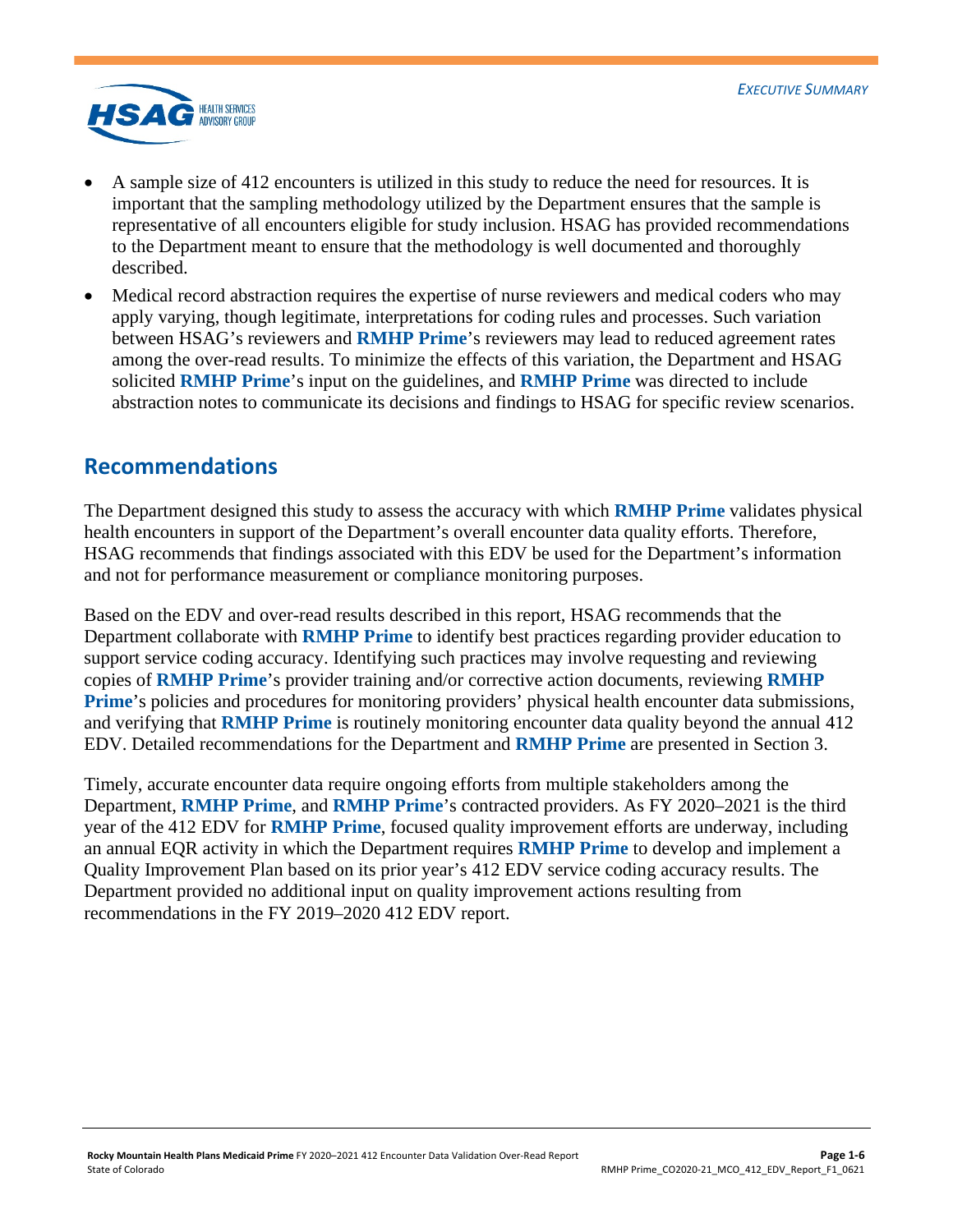

## **2. Encounter Data Validation Over-Read Results**

<span id="page-8-0"></span>HSAG compiled the FY 2020–2021 412 EDV findings based on three tasks: a desk review of the Department's sampling methodology, a desk review of **RMHP Prime**'s internal EDV methodology, and an over-read validation of a sample of **RMHP Prime**'s 412 EDV medical record review cases.

# <span id="page-8-1"></span>**Desk Review of the Department's Sampling Methodology**

The Department provided HSAG with a brief description of the process used to generate a random sample of **RMHP Prime**'s encounters. The Department's documentation listed the criteria by which encounters were assigned to service categories and noted that the sample was restricted to final, adjudicated encounters with paid dates between October 1, 2019, and September 30, 2020. The Department also detailed the random sampling process for identifying 103 unique encounters per encounter type and randomly selecting a single encounter line; the Department defined encounters using the member identification data field. The Department did not include any information documenting the steps taken to verify that the correct sample frame was chosen, or to validate that the final sample was representative of the sampling frame. Based on the information provided, HSAG was unable to determine if the Department ensured that the sample was representative of the underlying data.

HSAG reviewed the sample list provided by the Department, the sampling description, and the portion of sampling code that the Department reported using to generate the sample. The Department created the sample by identifying a category of service and selecting 10 percent of the claim lines within that category. Next, a random value was assigned to each line and the claim lines were sorted based on the random value. The claim lines were then deduplicated and the top 103 remaining lines were selected to create the sample. The Department's documentation indicated these steps were repeated for each of the four service categories.

The Department continues to transition its encounter data process to a new MMIS, interChange; **RMHP Prime** will submit encounter data directly into the MMIS. For validation purposes, **RMHP Prime** will continue to submit encounter data flat files to the Department in parallel with MMIS submissions for a period of time determined by the Department. This change to the encounter data process will require enhanced data monitoring by the Department and **RMHP Prime** to ensure encounter data timeliness and accuracy as well as comparability between encounter data provided by **RMHP Prime** under the new and legacy systems.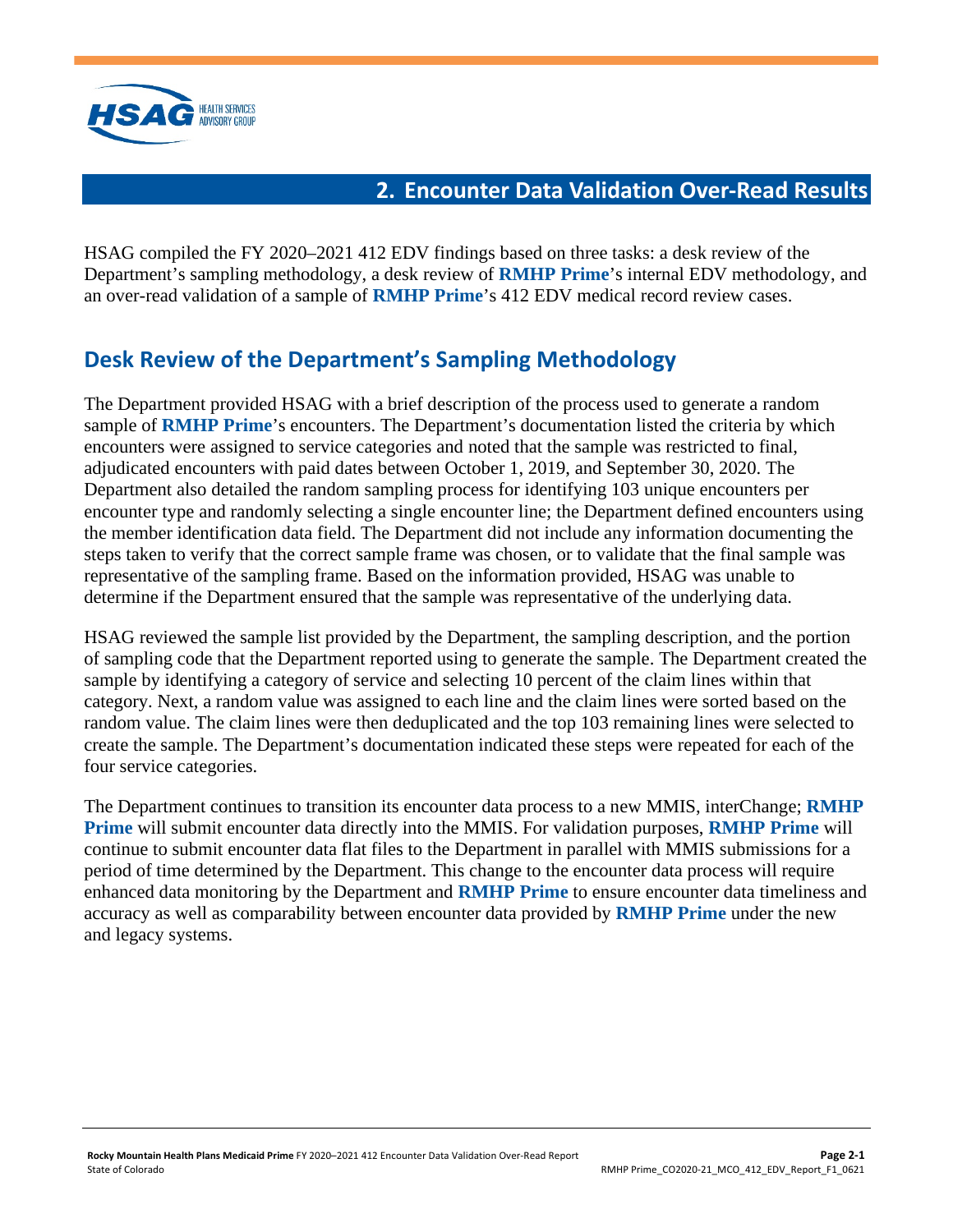

## <span id="page-9-0"></span>**Desk Review of RMHP Prime's Internal Validation Methodology**

To provide context for **RMHP Prime**'s service coding accuracy results, the Department requested **RMHP Prime**'s internal validation methodology documentation as a component of the Encounter Data Quality Report. HSAG's review of **RMHP Prime**'s internal validation methodology documentation verified the presence of:

- A list of the coding guidelines referenced during **RMHP Prime**'s abstraction process.
- A brief description of the record procurement process.
- A brief description of the validation tool, a shared Microsoft (MS) Excel spreadsheet, and a brief description of the instructions provided to the reviewers. The validation tool contained internal rules and logic associated with validation criteria.
- The interrater reliability (IRR) testing process for validation of staff members.

HSAG also reviewed **RMHP Prime**'s self-reported service coding accuracy summary results containing **RMHP Prime**'s validation results by encounter type. This information was submitted as part of **RMHP Prime**'s Encounter Data Quality Report.

Overall, **RMHP Prime**'s reviewers found that only the FQHC cases had requirements with a coding accuracy rate indicating that greater than 90.0 percent (*Date of Service*, *Procedure Code*, and *Units*) of selected data elements were supported by medical record documentation. In addition, **RMHP Prime** noted varying levels of coding accuracy within encounter types. [Table 2-1](#page-9-1) shows that the service coding accuracy among inpatient cases ranged from 57.3 percent (*Surgical Procedure Code*) to 87.4 percent (*Date of Service*).

<span id="page-9-1"></span>

|                                                        |                  | Excluded/                       |                                    |                                       |                           |                                   |
|--------------------------------------------------------|------------------|---------------------------------|------------------------------------|---------------------------------------|---------------------------|-----------------------------------|
| <b>Data Element</b>                                    | <b>Numerator</b> | <b>Does Not</b><br><b>Apply</b> | <b>Total</b><br><b>Denominator</b> | <b>Modified</b><br><b>Denominator</b> | <b>Overall</b><br>Percent | <b>Modified</b><br><b>Percent</b> |
| Date of Service (Service_Date)                         | 90               | $\boldsymbol{0}$                | 103                                | 103                                   | 87.4%                     | 87.4%                             |
| Through Date (Thru_Date)                               | 89               | $\theta$                        | 103                                | 103                                   | 86.4%                     | 86.4%                             |
| Diagnosis Code (Diag_Code_1)                           | 78               | $\theta$                        | 103                                | 103                                   | 75.7%                     | 75.7%                             |
| <b>Surgical Procedure Code</b><br>(SurgicalProcedure1) | 59               | $\theta$                        | 103                                | 103                                   | 57.3%                     | 57.3%                             |
| Discharge Status<br>(Discharge_Status)                 | 80               | 0                               | 103                                | 103                                   | 77.7%                     | 77.7%                             |

**Table 2-1—RMHP Prime Self-Reported Service Coding Accuracy Summary for Inpatient Encounters**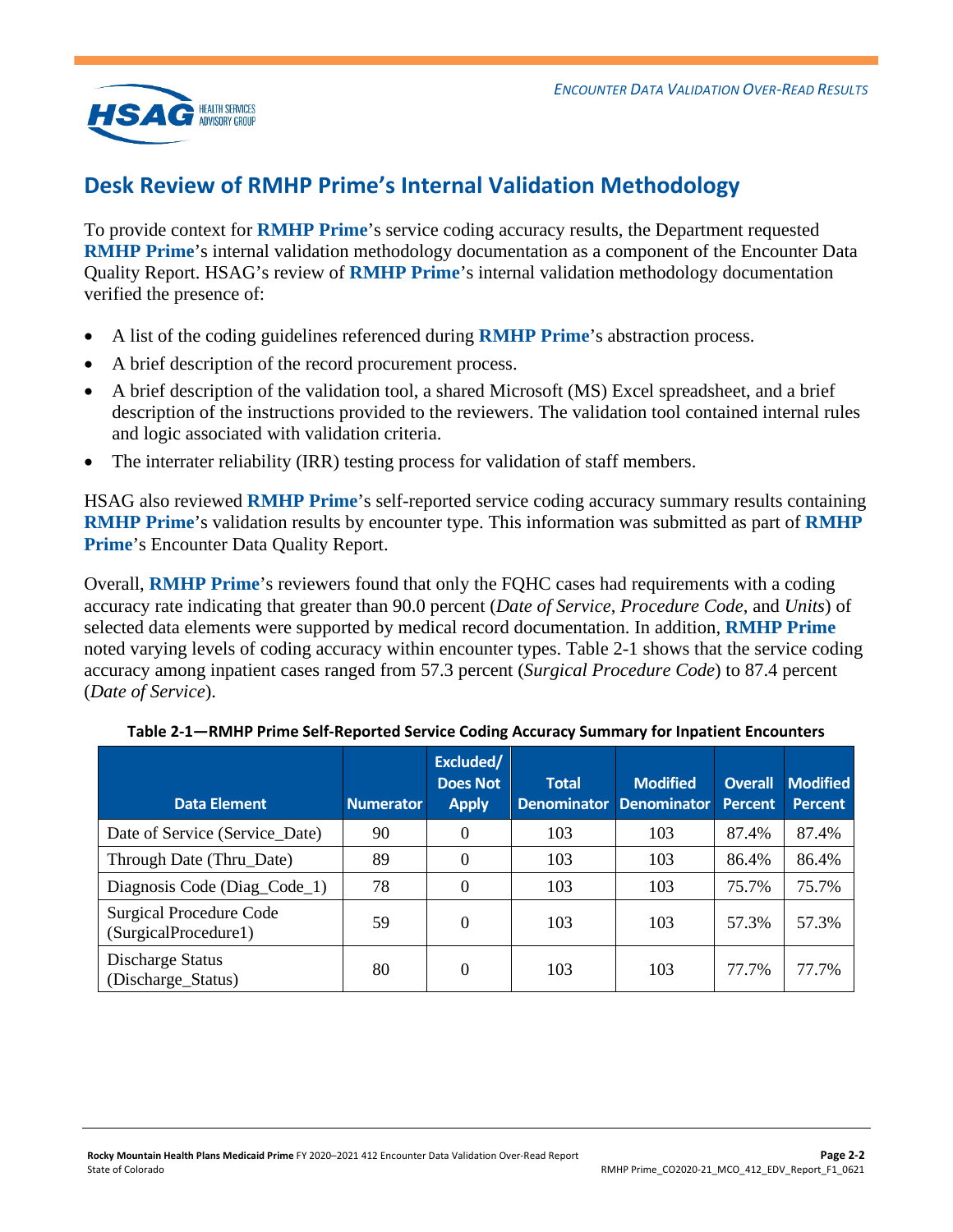

[Table 2-2](#page-10-0) presents **RMHP Prime**'s self-reported service coding accuracy for the outpatient EDV cases. The coding accuracy ranged from 85.4 percent (*Diagnosis Code*) to 89.3 percent (*Date of Service*). Also, the coding accuracy among the different data elements show the smallest variation compared to those of the other encounter types (i.e., inpatient, professional, and FQHC).

<span id="page-10-0"></span>

| <b>Data Element</b>                             | <b>Numerator</b> | Excluded/<br><b>Does Not</b><br><b>Apply</b> | <b>Total</b> | <b>Modified</b><br>Denominator Denominator Percent |       | <b>Overall Modified</b><br><b>Percent</b> |
|-------------------------------------------------|------------------|----------------------------------------------|--------------|----------------------------------------------------|-------|-------------------------------------------|
| Date of Service (Service Date)                  | 92               | $\Omega$                                     | 103          | 103                                                | 89.3% | 89.3%                                     |
| Diagnosis Code (Diag_Code_1)                    | 88               | 0                                            | 103          | 103                                                | 85.4% | 85.4%                                     |
| Procedure Code (Proc_Code)                      | 91               | 0                                            | 103          | 103                                                | 88.3% | 88.3%                                     |
| Procedure Code Modifier<br>(Proc_Code_Modifier) | 91               | $\Omega$                                     | 103          | 103                                                | 88.3% | 88.3%                                     |
| Units (Quantity)                                | 90               | 0                                            | 103          | 103                                                | 87.4% | 87.4%                                     |

**Table 2-2—RMHP Prime Self-Reported Service Coding Accuracy Summary for Outpatient Encounters**

[Table 2-3](#page-10-1) presents **RMHP Prime**'s self-reported service coding accuracy for the professional EDV cases. The coding accuracy ranged from 71.8 percent (*Diagnosis Code*) to 80.6 percent (*Date of Service*). The range of coding accuracy rates is not very large, but only one requirement (*Date of Service*) shows a rate higher than 80.0 percent.

| <b>Data Element</b>                             | <b>Numerator</b> | Excluded/<br><b>Does Not</b><br><b>Apply</b> | <b>Total</b> | <b>Modified</b><br><b>Denominator Denominator</b> | <b>Overall</b><br><b>Percent</b> | <b>Modified</b><br><b>Percent</b> |
|-------------------------------------------------|------------------|----------------------------------------------|--------------|---------------------------------------------------|----------------------------------|-----------------------------------|
| Date of Service (Service Date)                  | 83               |                                              | 103          | 103                                               | 80.6%                            | 80.6%                             |
| Diagnosis Code (Diag_Code_1)                    | 74               |                                              | 103          | 103                                               | 71.8%                            | 71.8%                             |
| Procedure Code (Proc_Code)                      | 79               |                                              | 103          | 103                                               | 76.7%                            | 76.7%                             |
| Procedure Code Modifier<br>(Proc_Code_Modifier) | 75               |                                              | 103          | 103                                               | 72.8%                            | 72.8%                             |
| Units (Quantity)                                | 79               |                                              | 103          | 103                                               | 76.7%                            | 76.7%                             |

<span id="page-10-1"></span>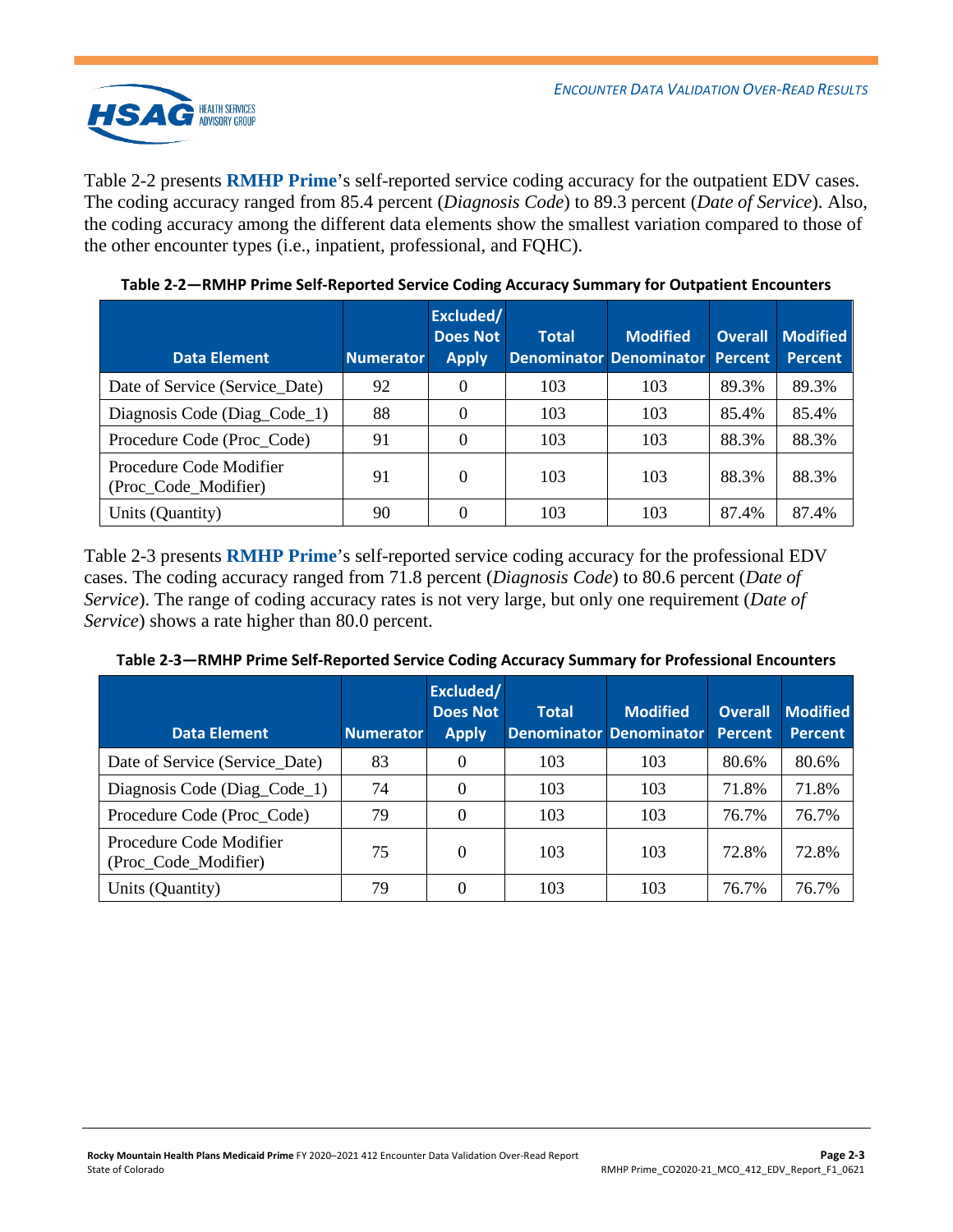

[Table 2-4](#page-11-2) presents **RMHP Prime**'s self-reported service coding accuracy for the FQHC EDV cases. The coding accuracy among FQHC encounters ranged from 55.3 percent (*Diagnosis Code*) to 96.1 percent (*Date of Service* and *Units*).

<span id="page-11-2"></span>

| <b>Data Element</b>                             | <b>Numerator</b> | Excluded/<br><b>Does Not</b><br><b>Apply</b> | <b>Total</b> | <b>Modified</b><br><b>Denominator Denominator</b> | <b>Percent</b> | <b>Overall Modified</b><br><b>Percent</b> |
|-------------------------------------------------|------------------|----------------------------------------------|--------------|---------------------------------------------------|----------------|-------------------------------------------|
| Date of Service (Service Date)                  | 99               |                                              | 103          | 103                                               | 96.1%          | 96.1%                                     |
| Diagnosis Code (Diag_Code_1)                    | 57               |                                              | 103          | 103                                               | 55.3%          | 55.3%                                     |
| Procedure Code (Proc_Code)                      | 96               | $\Omega$                                     | 103          | 103                                               | 93.2%          | 93.2%                                     |
| Procedure Code Modifier<br>(Proc_Code_Modifier) | 88               | $\Omega$                                     | 103          | 103                                               | 85.4%          | 85.4%                                     |
| Units (Quantity)                                | 99               |                                              | 103          | 103                                               | 96.1%          | 96.1%                                     |

**Table 2-4—RMHP Prime Self-Reported Service Coding Accuracy Summary for FQHC Encounters**

## <span id="page-11-0"></span>**Over-Read of Sample Cases by Encounter Type**

The EDV response file submitted to HSAG and the Department by **RMHP Prime** contained all required fields and aligned with the EDV response file layout required by the Department and outlined in the guidelines. The EDV response data layout was defined in the guidelines and is presented in Appendix A of this report. Additionally, **RMHP Prime** reported that it was unable to procure medical records for four of the 80 sampled over-read cases.

The remainder of this section details HSAG's over-read findings by encounter type.

### <span id="page-11-1"></span>*Inpatient Cases*

[Figure 2-1](#page-12-0) presents the aggregate results from HSAG's over-read of the 20 inpatient cases. Agreement values range from 90.0 percent to 100.0 percent, where 100.0 percent represents complete agreement between **RMHP Prime**'s internal abstraction results and HSAG's over-read results, and 0.0 percent represents complete disagreement.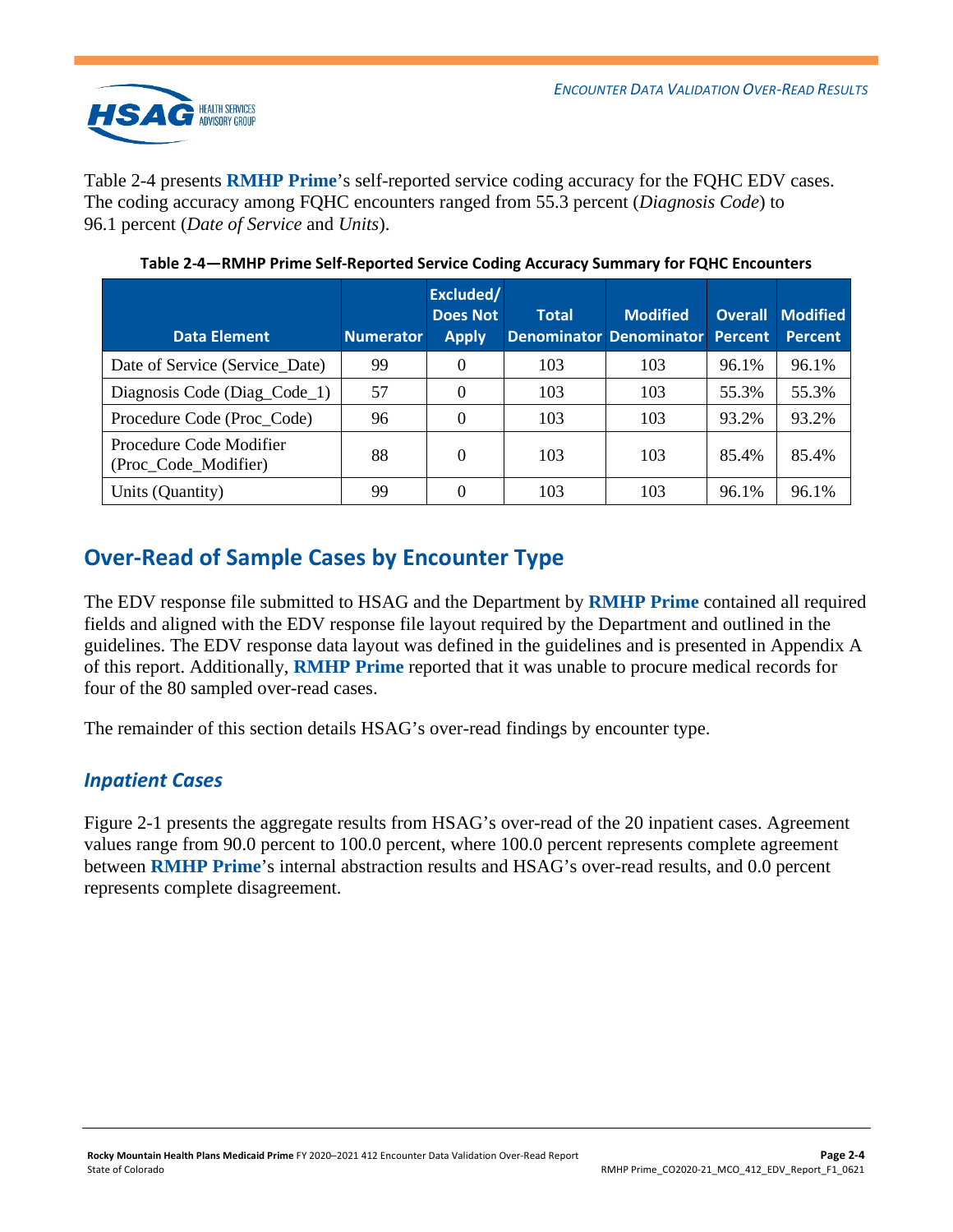



<span id="page-12-0"></span>**Figure 2-1—Aggregated Percent of Agreement Between HSAG's Over-Read and RMHP Prime's Internal EDV Findings, by Data Element for Inpatient Cases**

Complete agreement for a sampled inpatient case occurred when HSAG's over-read results indicated agreement with **RMHP Prime**'s validation response for each of the six assessed data elements. Among the 20 sampled inpatient cases, HSAG's over-read results demonstrated complete agreement with all data elements in 17 cases, an 85.0 percent aggregate agreement rate. The highest agreement rates (each 100.0 percent) were observed for the *Surgical Procedure Code* and *Documented Surgical Procedure Code* data elements. The lowest agreement rates (each 90.0 percent) were observed for the *Service End Date* and *Discharge Status* data elements.

**Data Elements**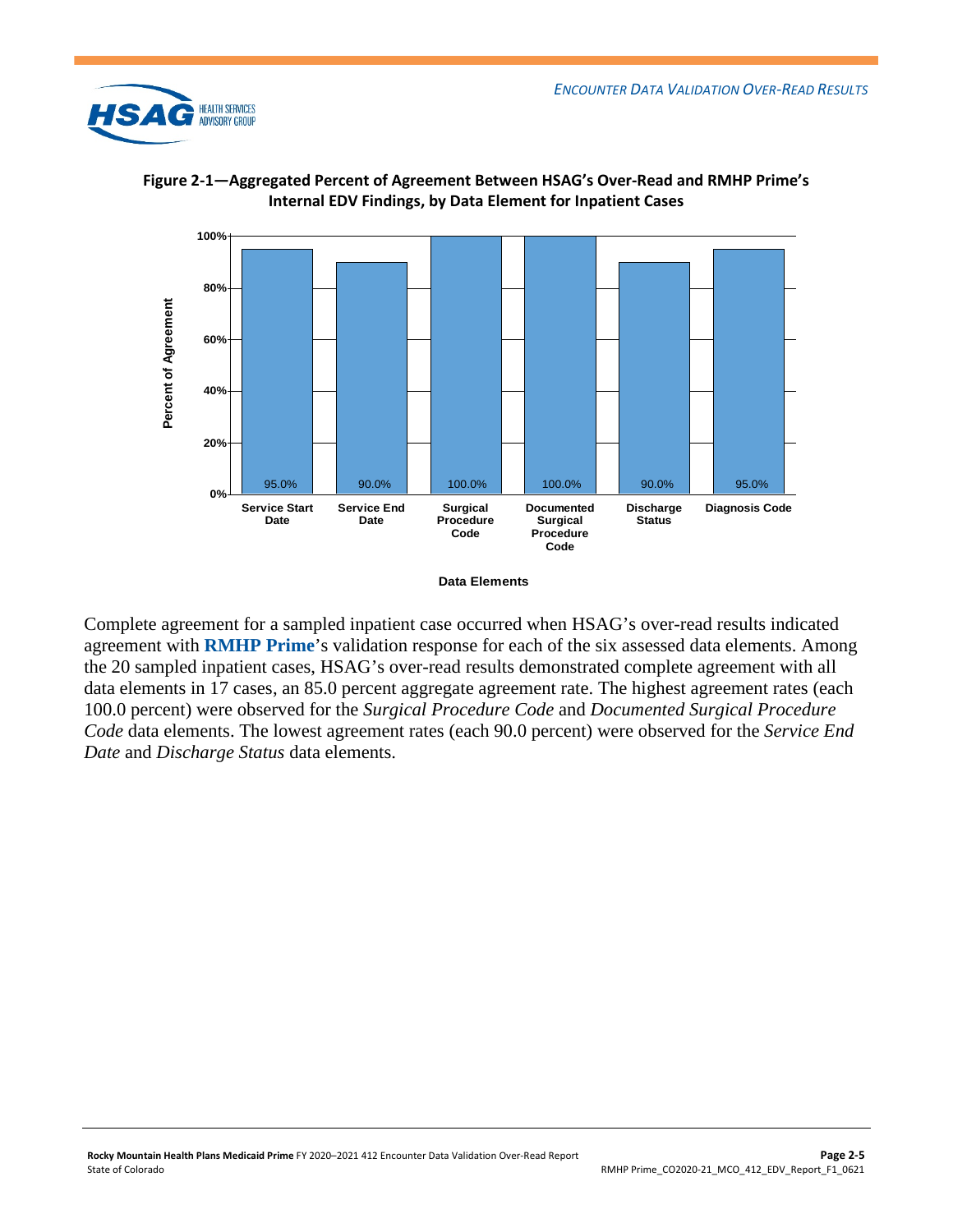

## <span id="page-13-0"></span>*Outpatient Cases*

[Figure 2-2](#page-13-1) presents the aggregate results from HSAG's over-read of the 20 outpatient cases. Agreement values range from 80.0 percent to 100.0 percent for individual data elements, where 100.0 percent represents complete agreement between **RMHP Prime**'s internal validation results and HSAG's overread results, and 0.0 percent represents complete disagreement.



<span id="page-13-1"></span>**Figure 2-2—Aggregated Percent of Agreement Between HSAG's Over-Read and RMHP Prime's Internal EDV Findings, by Data Element for Outpatient Cases**

**Data Elements** 

Complete agreement occurred when HSAG's over-read results indicated agreement with **RMHP Prime**'s validation response for each of the five individual data elements assessed for a sampled outpatient case. Among the 20 sampled outpatient cases, HSAG's over-read results demonstrated complete agreement with all data elements in 16 cases, an 80.0 percent aggregate agreement rate. The highest agreement rate (100.0 percent) was observed for the *Diagnosis Code* data element. The lowest agreement rate (80.0 percent) was observed for the *Units* data element.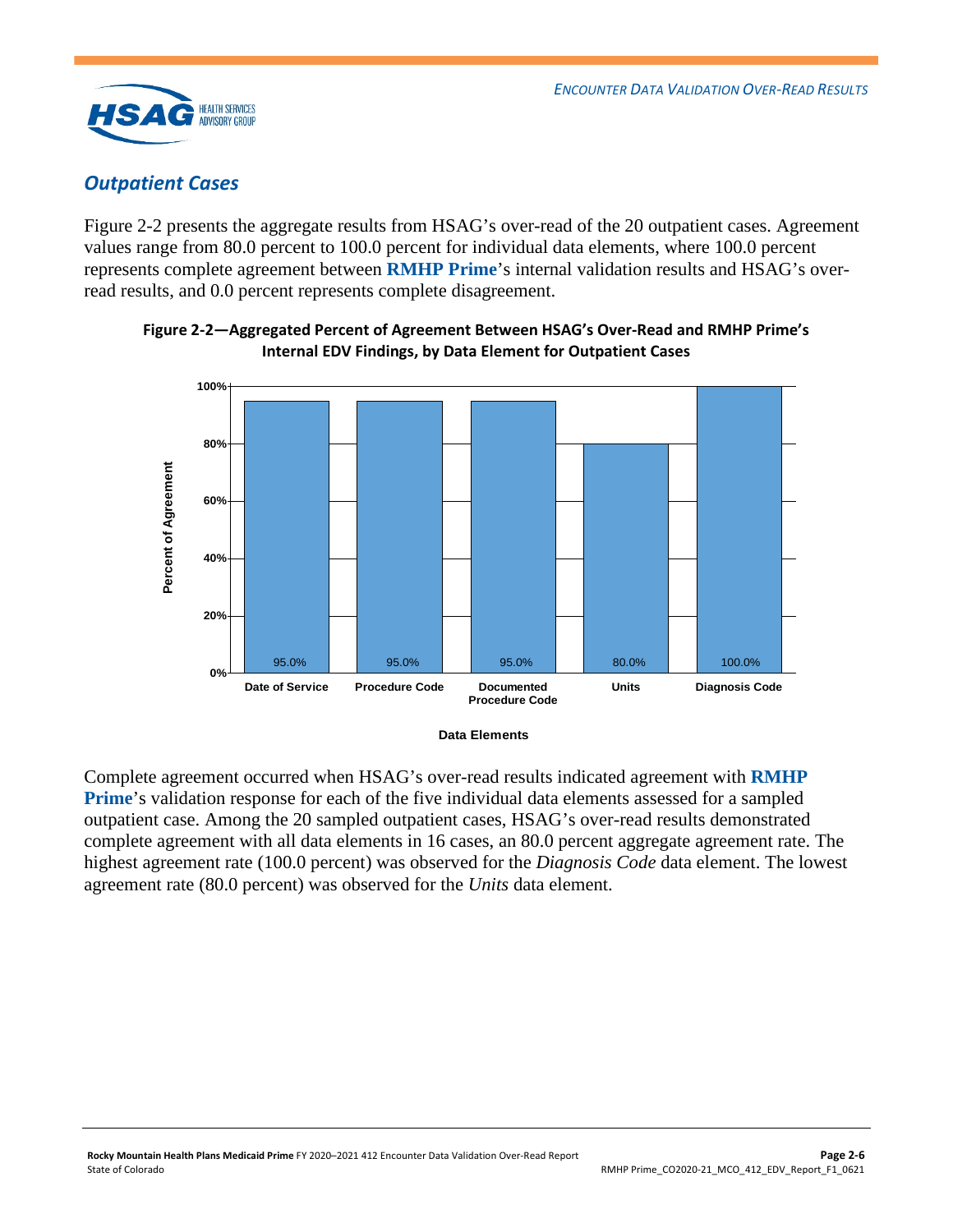

## <span id="page-14-0"></span>*Professional Cases*

[Figure 2-3](#page-14-1) presents the aggregate results from HSAG's over-read of the 20 professional cases. Agreement values are 100.0 percent for individual data elements, where 100.0 percent represents complete agreement between **RMHP Prime**'s internal validation results and HSAG's over-read results, and 0.0 percent represents complete disagreement.



<span id="page-14-1"></span>**Figure 2-3—Aggregated Percent of Agreement Between HSAG's Over-Read and RMHP Prime's Internal EDV Findings, by Data Element for Professional Cases**

**Data Elements** 

Complete agreement for a sampled professional case occurred when HSAG's over-read results indicated agreement with **RMHP Prime**'s validation response for each of the five assessed data elements. Among the 20 sampled professional cases, HSAG's over-read results demonstrated complete agreement with all data elements in 20 cases, a 100.0 percent aggregate agreement rate for all data elements*.*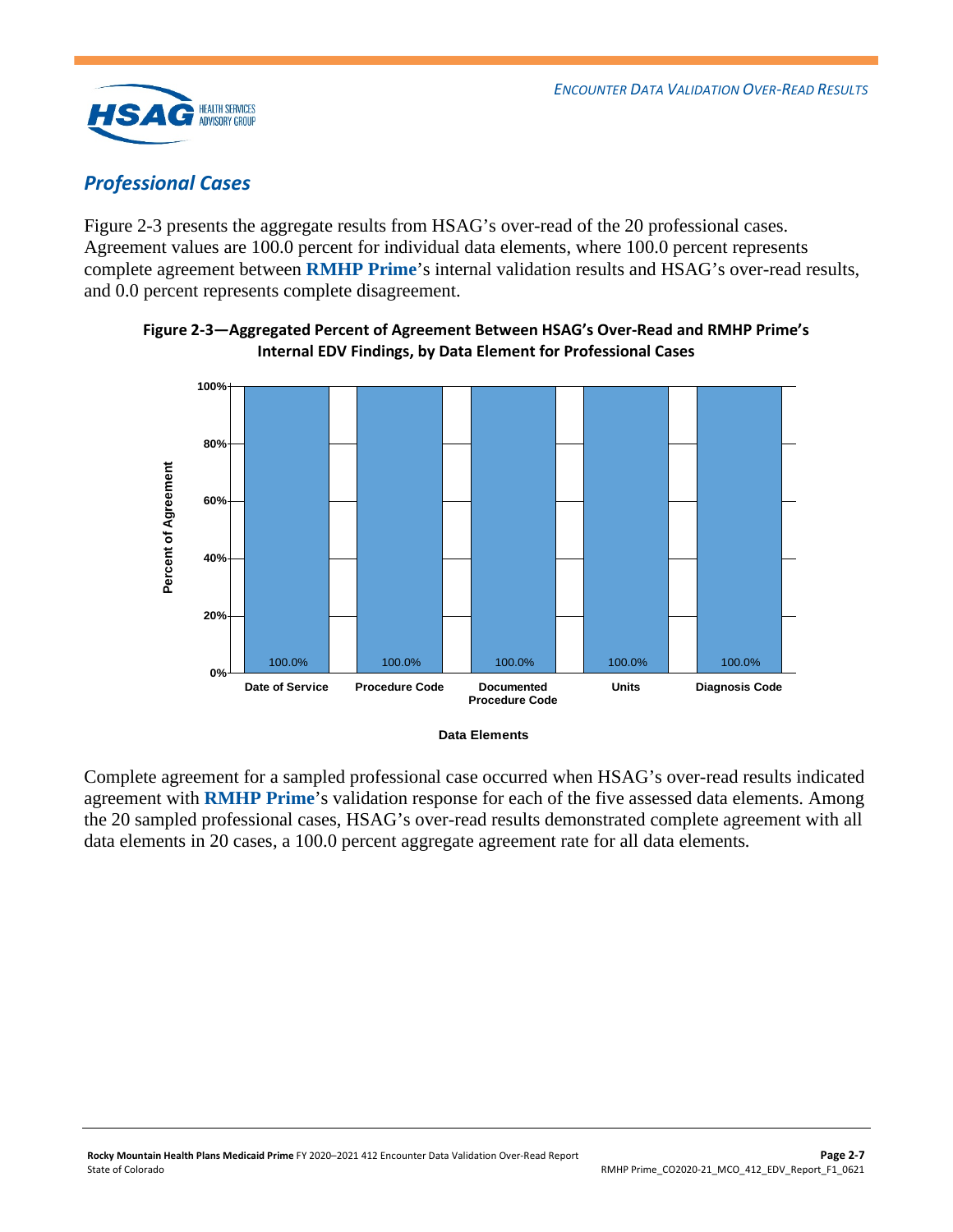

## <span id="page-15-0"></span>*FQHC Cases*

[Figure 2-4](#page-15-1) presents the aggregate results from HSAG's over-read of the 20 FQHC cases. Agreement values range from 80.0 percent to 100.0 percent for individual data elements, where 100.0 percent represents complete agreement between **RMHP Prime**'s internal validation results and HSAG's overread results, and 0.0 percent represents complete disagreement.



<span id="page-15-1"></span>

**Data Elements** 

Complete agreement occurred when HSAG's over-read results indicated agreement with **RMHP Prime**'s validation response for each of the five individual data elements assessed for a sampled outpatient case. Among the 20 sampled FQHC cases, HSAG's over-read results demonstrated complete agreement with all data elements in 14 cases, a 70.0 percent aggregate agreement rate. The highest agreement rate (100.0 percent) was observed for the *Date of Service* data element. The lowest agreement rate (80.0 percent) was observed for the *Units* data element.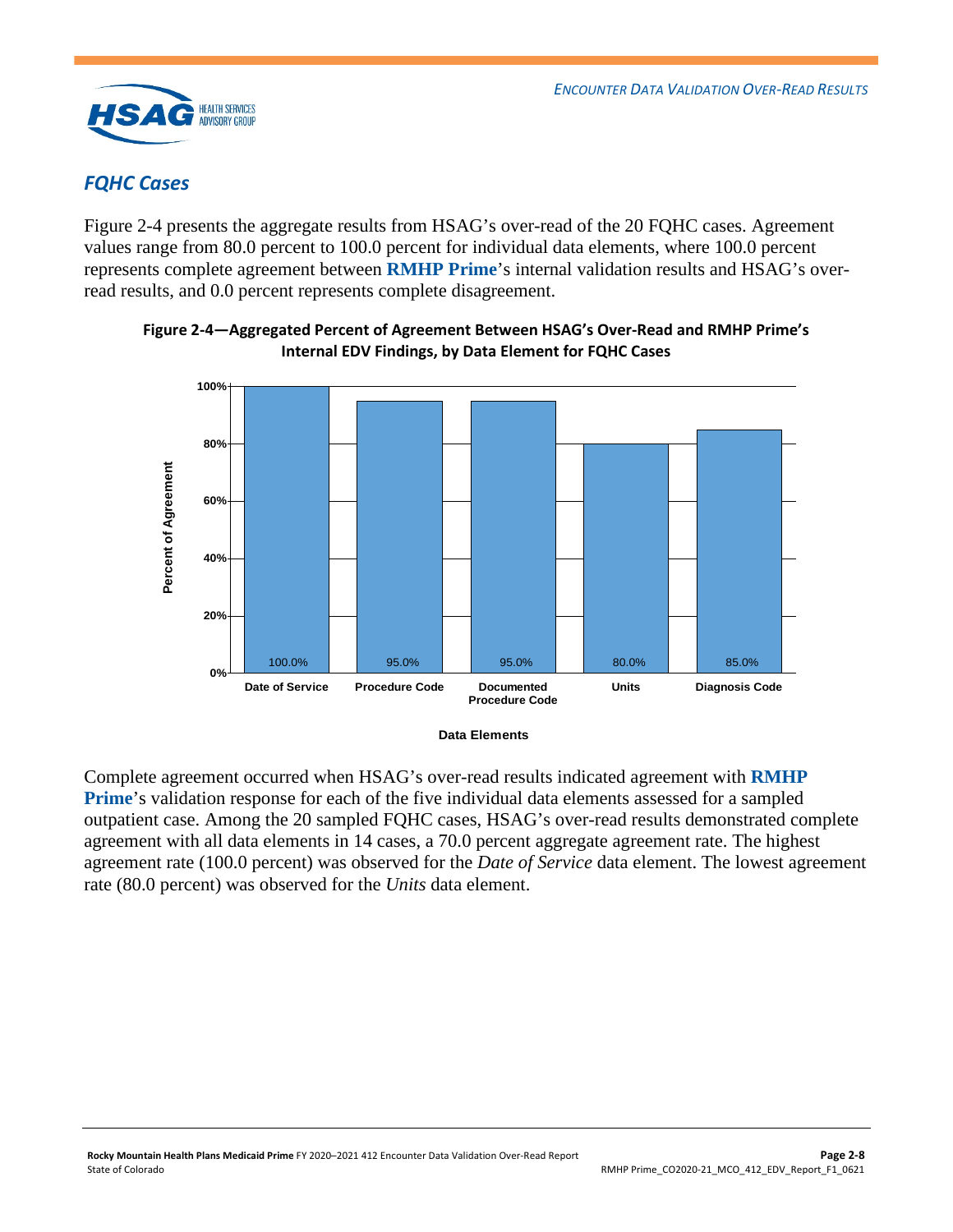

# <span id="page-16-1"></span><span id="page-16-0"></span>**Conclusions**

The annual encounter data quality review study was designed to assess the consistency and accuracy with which each Colorado Medicaid MCO validates its physical health encounter data using medical record reviews. The service coding accuracy results of **RMHP Prime**'s EDV show a wide range of coding accuracy rates (i.e., medical record support of the data element) within the different encounter types as well as between the different encounter types. The five data elements reviewed for outpatient cases all had accuracy rates greater than 85.0 percent, but none exceeded 90.0 percent. Among the inpatient and professional cases, none of the data element accuracy rates exceeded 88.0 percent. Within the FQHC cases, accuracy rates ranged from 55.3 percent for *Diagnosis Code* and 96.1 percent for *Date of Service* and *Units*.

Results from HSAG's FY 2020–2021 412 EDV over-read (summarized in [Table 1-2\)](#page-5-0) suggest a moderate level of confidence that **RMHP Prime**'s independent validation findings accurately reflect its encounter data quality. Overall, the FY 2020–2021 results indicate complete case-level agreement with **RMHP Prime**'s internal validation results for 83.8 percent of cases and an element-level agreement rate of 94.8 percent.

HSAG also reported the aggregated percent of agreement between HSAG's over-read results and **RMHP Prime**'s internal EDV findings, by encounter type and data element. For professional encounters, HSAG reviewers agreed with **RMHP Prime**'s reviewers on 100.0 percent of the data elements, where 100.0 percent represents complete agreement between **RMHP Prime**'s internal abstraction results and HSAG's over-read results. Among inpatient encounters, the percent of agreement ranged from 100.0 percent (*Surgical Procedure Code* and *Documented Surgical Procedure Code*) to 90.0 percent (*Service End Date* and *Discharge Status*). Among outpatient encounters, the percent of agreement ranged from 100.0 percent (*Diagnosis Code*) to 80.0 percent (*Units*). Among FHQC encounters, the percent of agreement ranged from 100.0 percent (*Date of Service*) to 80.0 percent (*Units*).

**RMHP Prime**'s service coding accuracy results show an accuracy rate of 57.3 percent for the *Surgical Procedure Code* element among inpatient cases and an accuracy rate of 55.3 percent for the *Diagnosis Code* element among FQHC cases. When examining **RMHP Prime**'s self-reported service coding accuracy rates among each data element (i.e., a total of 20 data elements across the encounter types), **RMHP Prime** reported rates less than 80.0 percent for eight data elements. HSAG's over-read of 80 sampled cases found that HSAG generally agreed with **RMHP Prime**'s results. HSAG's review of the study documentation provided by the Department and **RMHP Prime** suggests that all parties followed the guidelines while conducting the EDV. The high level of over-read agreement and the welldocumented EDV combined with **RMHP Prime**'s low service coding accuracy rates support the conclusion that **RMHP Prime** has opportunities to improve its encounter data quality. This points to the completeness, accuracy, and timeliness of encounter data as potential targets for root cause analysis.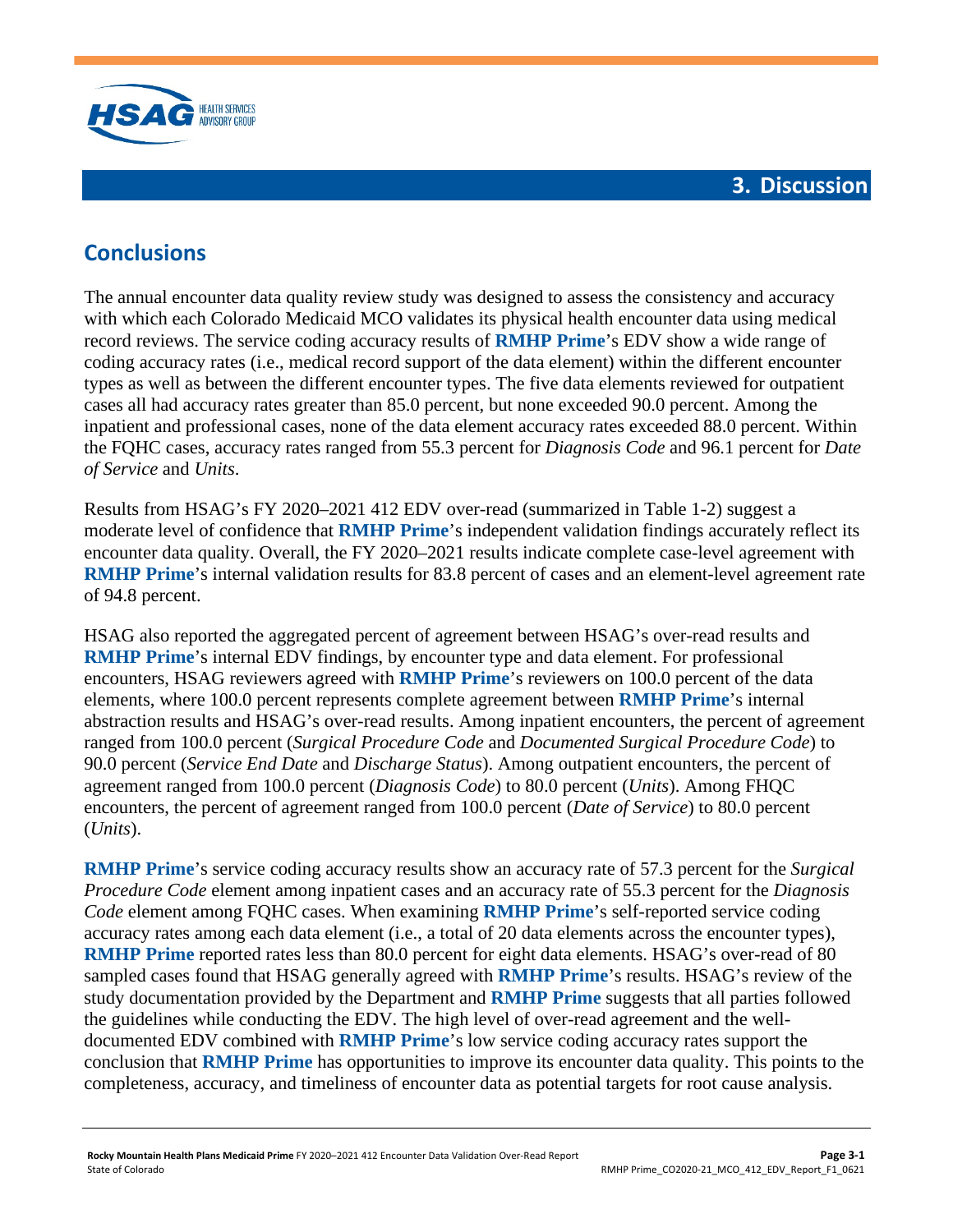

# <span id="page-17-0"></span>**Analytic Considerations**

Various factors associated with this study can affect the validity or interpretation of the data presented in this report. The following analytic considerations should be considered when reviewing this report.

- Each MCO conducted medical record procurement for EDV cases between January 6, 2021, and March 12, 2021, and the FY 2020–2021 412 EDV assessed final paid encounters with paid dates from October 1, 2020, through September 30, 2020. During each of these time frames, the COVID-19 public health emergency may have affected the timeliness of providers' data submissions to the MCOs, as well as the MCOs' ability to procure medical records from providers' offices in a timely manner. It is beyond the scope of the current EDV to evaluate the impact of the public health emergency on the timeliness and/or accuracy of the MCOs' physical health encounter data.
- A sample size of 412 encounters is utilized in this study to reduce the need for resources. It is important that the sampling methodology utilized by the Department ensures that the sample is representative of all encounters eligible for study inclusion. HSAG has provided recommendations to the Department meant to ensure that the methodology is well documented and thoroughly described.
- Medical record abstraction requires the expertise of nurse reviewers and medical coders who may apply varying, though legitimate, interpretations for coding rules and processes. Such variation between HSAG's reviewers and **RMHP Prime**'s reviewers may lead to reduced agreement rates among the over-read results. To minimize the effects of this variation, the Department and HSAG solicited **RMHP Prime**'s input on the guidelines, and **RMHP Prime** was directed to include abstraction notes to communicate its decisions and findings to HSAG for specific review scenarios.

## <span id="page-17-1"></span>**Recommendations**

The Department designed this study to assess the accuracy with which **RMHP Prime** validates physical health encounters in support of the Department's overall encounter data quality efforts. Therefore, HSAG recommends that findings associated with this independent EDV be used for the Department's information and not for performance measurement or compliance monitoring purposes.

Based on the EDV and over-read results described in this report, HSAG recommends that the Department collaborate with **RMHP Prime** to identify best practices regarding provider education to support service coding accuracy. Identifying such practices may involve requesting and reviewing copies of **RMHP Prime**'s provider training and/or corrective action documentation, reviewing **RMHP Prime**'s policies and procedures for monitoring providers' physical health encounter data submissions, and verifying that **RMHP Prime** is routinely monitoring encounter data quality beyond the annual 412 EDV.

HSAG's FY 2019–2020 over-read results show a small decrease in agreement between HSAG's and **RMHP Prime**'s reviewers compared to the previous year, and systemic errors do not appear to play a role in the decrease. As such, selected recommendations from the FY 2019–2020 study are still relevant.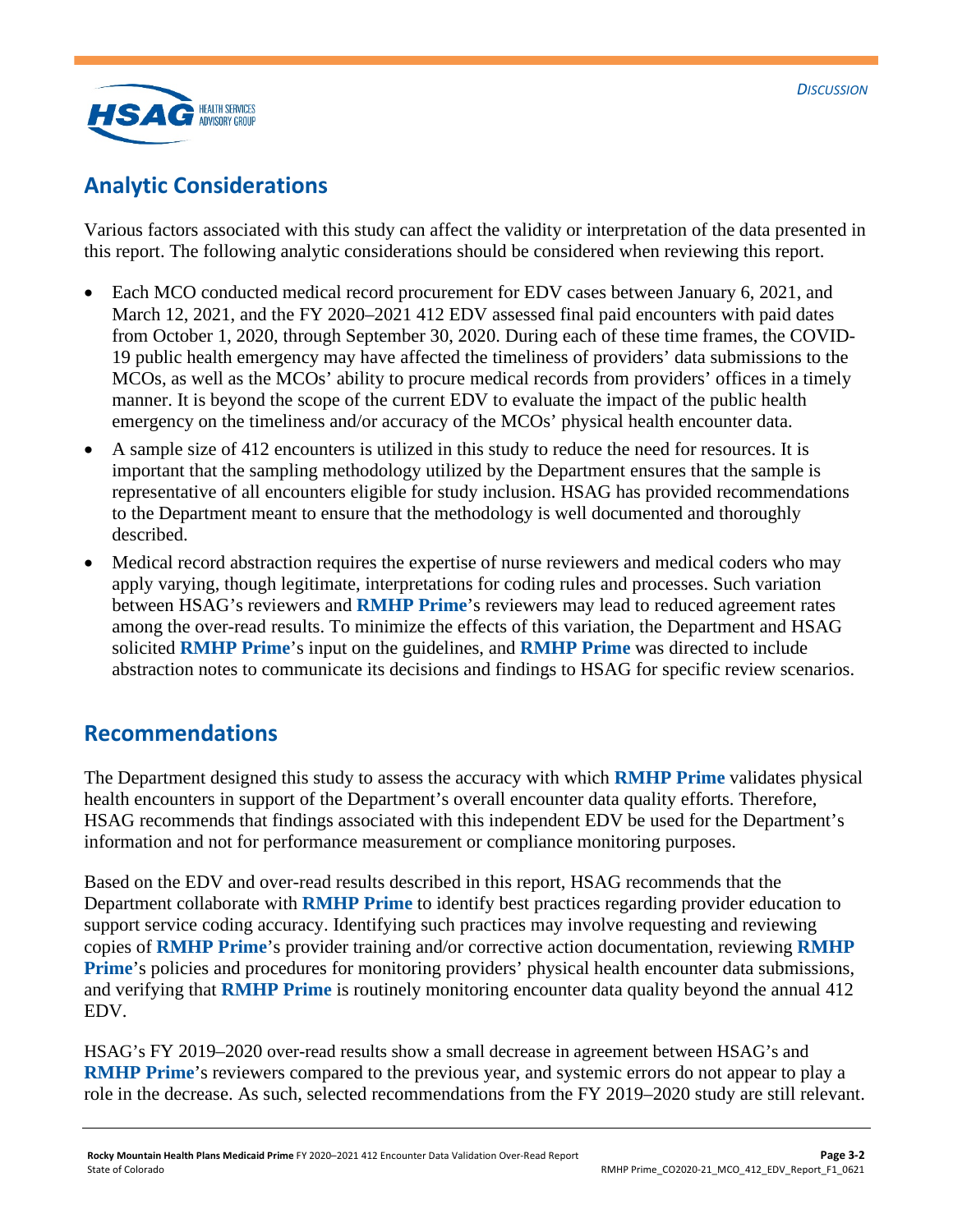

Based on HSAG's document review, **RMHP Prime**'s service coding accuracy results, and HSAG's over-read results, HSAG offers the following recommendations to improve the quality of **RMHP Prime**'s encounter data:

- The Department's sampling methodology was limited to SQL code and a bulleted summary of the SQL code steps; therefore, HSAG recommends that the Department's rate section thoroughly document the sampling methodology to ensure the sample is representative of all encounters eligible for study inclusion.
	- The Department's Rates Section should update the MS Word sampling documentation to define the terms used in the documentation, include an excerpt of sampling code, and describe any limitations on the sample frame (e.g., how to limit the universe of encounters or the code values for the different encounter types).
	- The Department's Rates Section should perform validity checks on the annual 412 EDV sample lists to verify that each Medicaid MCO's sample is representative of the encounter data from which it was selected (e.g., compare distribution of the submission dates and/or providers between the sampled encounters and the sample frame).
	- The Department's Rates Section should verify the accuracy and format of the data fields and values within the 412 sample list used to identify each of the cases.
- **RMHP Prime's** initial response file contained responses that did not align with the guidelines, and there was an error with the record number continuity. To maintain data integrity, HSAG recommends that **RMHP Prime** consider the following enhancements for independent EDVs:
	- Thoroughly document EDV tool(s), including a written description of the tool development and testing processes.
	- While **RMHP Prime** added data field validation logic to its data collection tool, **RMHP Prime** should assess its internal data handling processes to ensure that abstracted data are reviewed prior to submission to HSAG and the Department.
	- Thoroughly document reviewer training materials and procedures, including examples of written training and oversight materials and/or decision documents.
- The guidelines provide scenarios in which the Comments field of the response file should be populated. The comments help HSAG reviewers better understand the coding logic utilized by **RMHP Prime** reviewers and can assist in situations where varying coding interpretations may be legitimate. Of the 412 sampled cases reviewed by **RMHP Prime**, only 66 contained comments in the Comments field. Increased use of the Comments field as described in the guidelines may improve the agreement rates between HSAG and **RMHP Prime** reviewers.
- **RMHP Prime**'s service coding accuracy results show that for a significant number of inpatient cases and FQHC cases, the *Surgical Procedure Code* and *Diagnosis Code* elements, respectively, were not supported by medical record documentation. In addition, the service coding accuracy results show variation in rates of support between the service categories. To ensure that **RMHP Prime** has implemented quality improvement actions to address these encounter data deficiencies, the Department's contract administrator for **RMHP Prime** should:
	- Request copies of **RMHP Prime**'s provider training and/or corrective action documentation.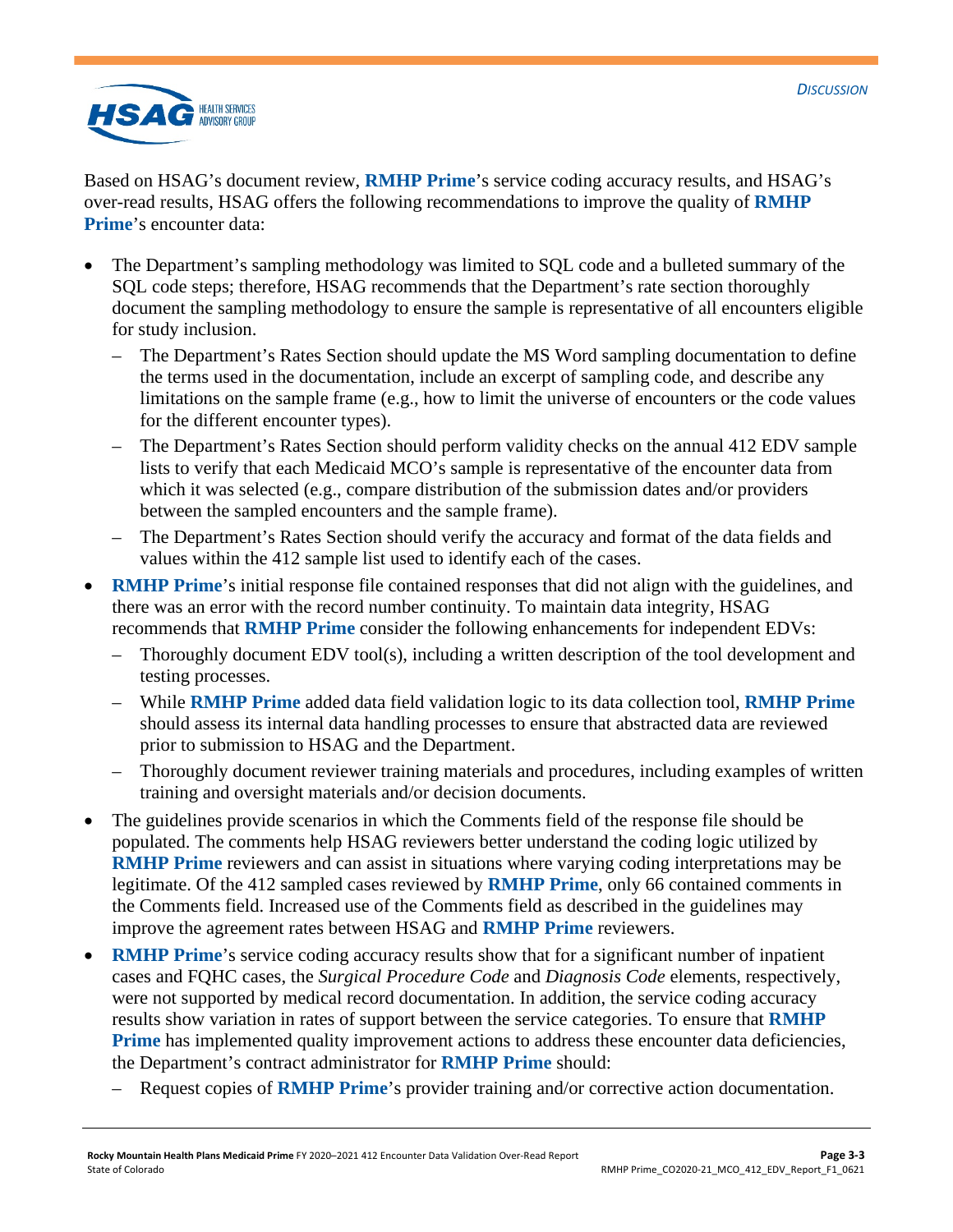

- Request copies of **RMHP Prime**'s policies and procedures for monitoring providers' data submissions.
- Collaborate with the Department's Rates Section to review **RMHP Prime**'s encounter data quality documents and verify that **RMHP Prime** is monitoring encounter data quality and ensuring that providers are trained to submit encounters that accurately reflect the medical record documentation.

Timely, accurate encounter data require ongoing efforts from multiple stakeholders among the Department, **RMHP Prime**, and **RMHP Prime**'s contracted providers. As FY 2020–2021 is the third year of the independent 412 EDV for **RMHP Prime**, focused quality improvement efforts are underway, including an annual EQR activity in which the Department requires **RMHP Prime** to develop and implement a Quality Improvement Plan based on its prior year's 412 EDV service coding accuracy results. The Department opted not to comment on additional quality of life improvement actions resulting from recommendation in the FY 2019–2020 412 EDV report.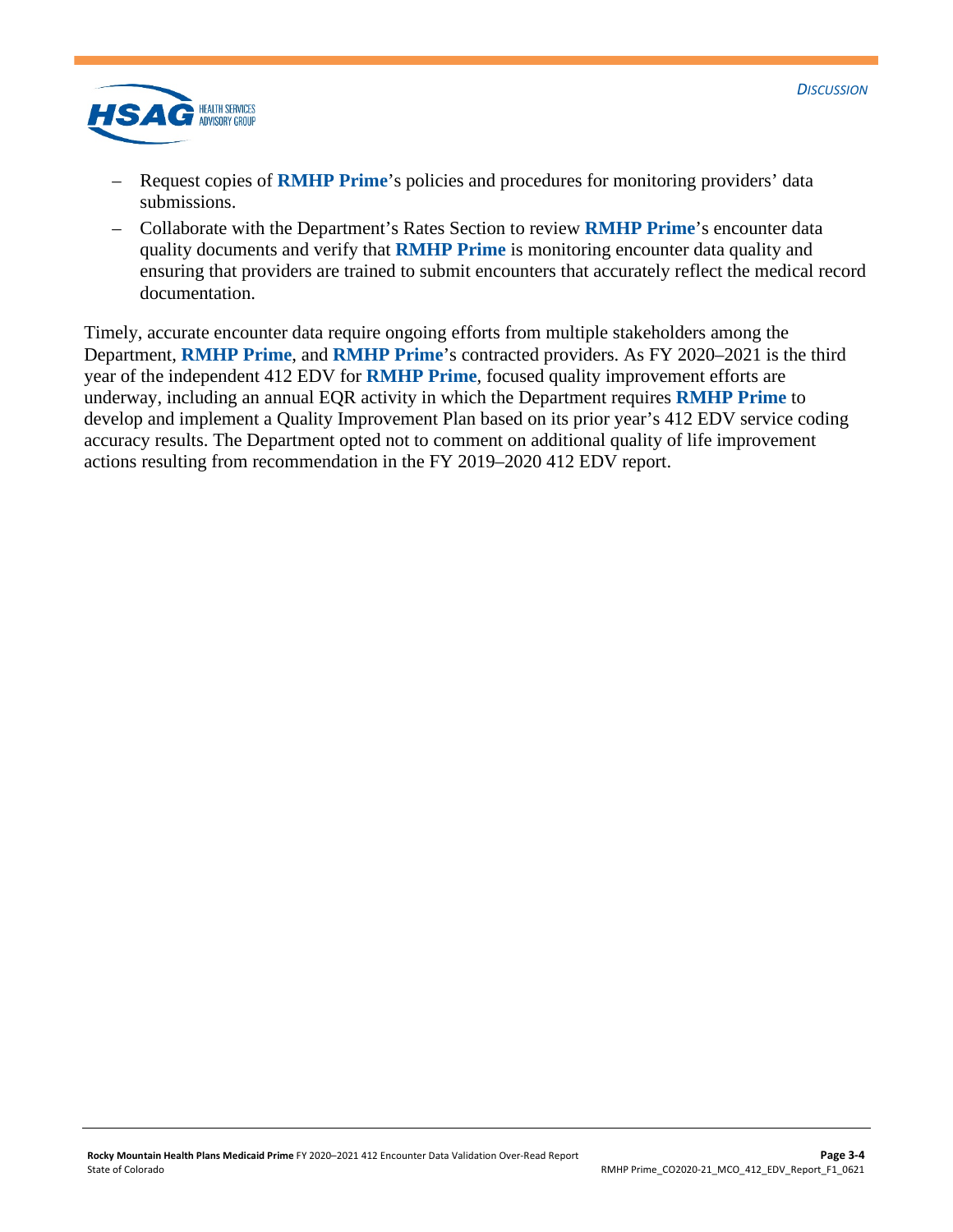

# **Appendix A. Methodology**

<span id="page-20-0"></span>HSAG's independent EDV consisted primarily of an assessment of **RMHP Prime**'s internal validation results through an over-read of medical records for a sample of randomly selected encounters. HSAG recommended a sampling strategy to the Department to ensure that selected cases were generated randomly from a representative base of encounters eligible for inclusion in this study. HSAG's review of the Department's sampling protocol was limited to an assessment of sampling methodology documentation provided by the Department.

The second component of HSAG's independent EDV was to evaluate whether **RMHP Prime**'s internal validation of the sampled encounters against members' medical records was accurate and consistent with standard coding manuals. HSAG received a response file containing **RMHP Prime**'s internal validation results for the 412 cases sampled by the Department. Prior to receiving **RMHP Prime**'s internal validation results, HSAG generated an over-read sample of 20 cases for each of the four service categories (80 cases overall). The evaluation process included the following steps:

#### **1. Generation of Over-Read Samples**

The Department developed a 412-case sample of final, adjudicated **RMHP Prime** encounters paid between October [1](#page-20-1), 2019, and September 30, 2020, for four physical health service categories.<sup>A-1</sup> The Department submitted the sample lists to **RMHP Prime** and HSAG in January 2021; **RMHP Prime** then conducted its internal validation on the sampled encounters.

HSAG used the sample lists from the Department to generate an over-read sample using a two-stage sampling approach. Under this sampling approach, HSAG randomly selected 20 identification numbers for unique individuals from each encounter type and then selected a single encounter line for each of the 20 individuals, resulting in a list of 20 randomly selected encounter lines per encounter type and 80 cases overall. A single health event could result in a member having encounters for both the inpatient and professional services categories; therefore, HSAG assessed the encounter type lists to ensure that no members were included in multiple encounter types.

#### **2. Encounter Data Validation Tool Development**

**RMHP Prime** submitted its response file containing internal validation results for the 412 sampled cases to HSAG in March 2021. HSAG designed a web-based data collection tool and tool instructions based on the guidelines and standard national coding manuals. As a result of the unique data fields and coding standards required for inpatient encounters, HSAG's web-based tool included separate data collection screens for inpatient encounters versus those used for ambulatory-type encounters (i.e.,

<span id="page-20-1"></span><sup>&</sup>lt;sup>A-1</sup> Encounter types were identified using the review\_typ field assigned to each encounter by the Department. Review\_typ values of "PHY" identified professional cases, "IP" identified inpatient cases, "FQ" identified FQHC cases, and "OP" identified outpatient cases. The Department assigns claims to service categories according to a hierarchy, and each claim may be assigned to only a single category.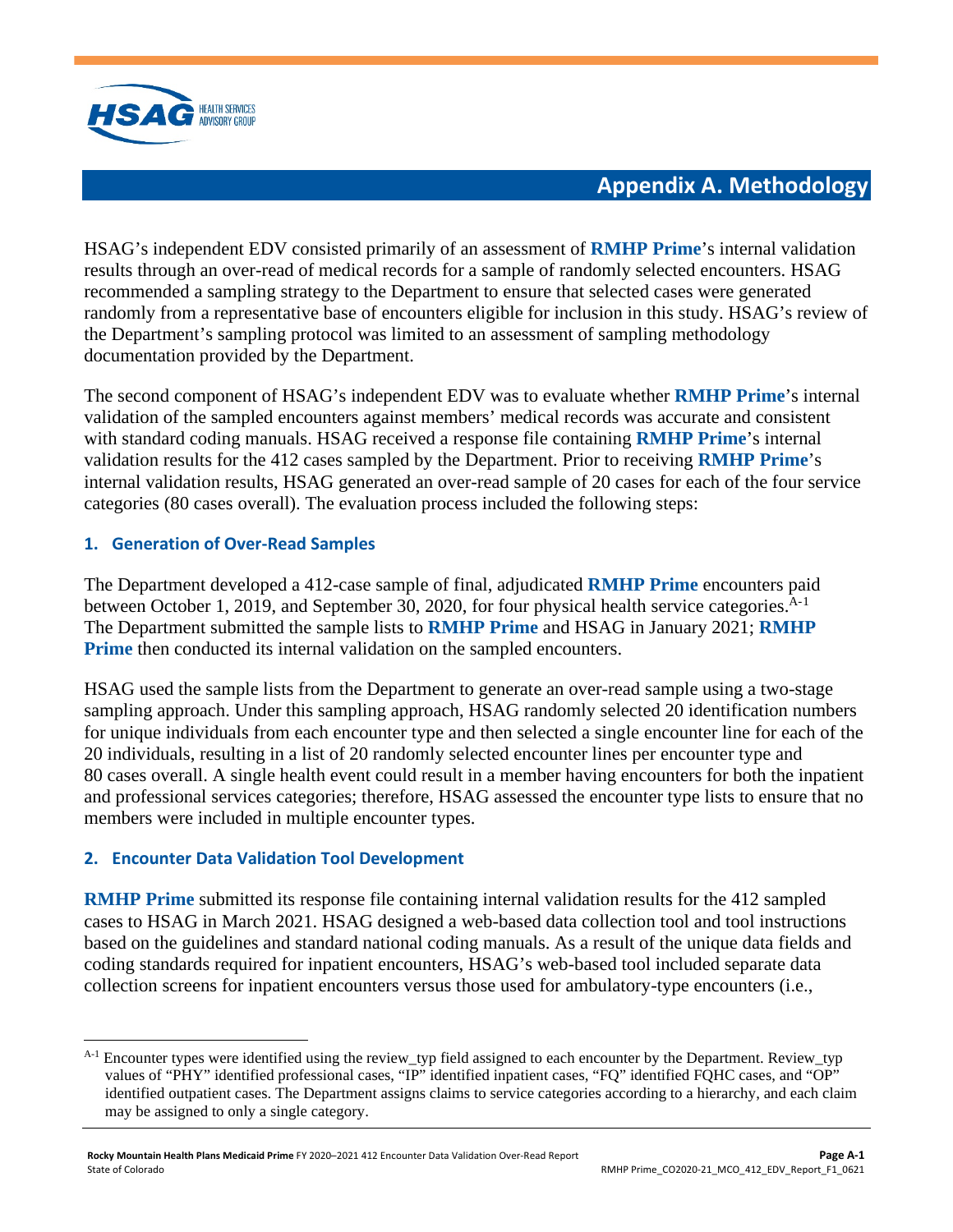

FQHC, outpatient, and professional). A control file containing select fields from the Department's encounter data flat file as well as **RMHP Prime**'s corresponding internal validation values for sampled cases was uploaded into the tool, permitting pre-population of encounter and validation information for each case. Pre-populated information could not be altered, and HSAG's coders were required to actively select an over-read response for each data element. Corresponding medical records procured by **RMHP Prime** were linked to cases within the tool. The web-based tool allowed the HSAG analyst to extract MS Excel files containing encounter data, **RMHP Prime** validation responses, and HSAG's coders' responses specific to each encounter type.

#### **3. HSAG's Over-Read Process**

HSAG evaluated the accuracy of **RMHP Prime**'s internal validation findings in April 2020. More specifically, the HSAG reviewers validated **RMHP Prime**'s accuracy in abstracting the providers' submitted encounter data in accordance with the national code sets: International Classification of Diseases, Tenth Revision, Clinical Modification (ICD-10-CM); International Classification of Diseases, Tenth Revision, Procedural Modification (ICD-10-PM); Current Procedural Terminology (CPT); Healthcare Common Procedure Coding System (HCPCS); and the 1995 Evaluation and Management (E&M) documentation guidelines. HSAG's over-read did not evaluate the quality of the medical record documentation or the provider's accuracy in submitting encounter data, only whether **RMHP Prime**'s validation responses were accurate based on the review of the supporting medical record documentation submitted by **RMHP Prime**. All over-read results were entered into the HSAG data collection tool.

HSAG trained four certified coders to conduct the over-read. During the over-read of the ambulatory (i.e., FQHC, outpatient, and professional) encounters, the coders located the selected date of service in the submitted medical records to determine whether the ICD-10-CM and CPT or HCPCS codes prepopulated in the data collection tool from the encounter data flat file were supported by the submitted medical record documentation and in alignment with the criteria outlined in the review and code set guidelines. During the over-read of the inpatient encounters, the coders located the selected date of service in the submitted medical records to determine whether or not the ICD-10-PM and the ICD-10- CM codes pre-populated in the data collection tool from the encounter data flat file were supported by the submitted medical record documentation and in alignment with the criteria outlined in the review and code set guidelines. The HSAG coders then determined whether **RMHP Prime** agreed or disagreed with the accuracy of the codes submitted by the provider. If the HSAG coder agreed with **RMHP Prime**'s response, an agreement response was recorded in the tool. If the HSAG coder disagreed with **RMHP Prime**'s response, a disagreement response was recorded in the tool. The findings of this overread were based on HSAG's percent of agreement or disagreement with **RMHP Prime**'s responses.

Prior to beginning abstraction, coders participated in an IRR assessment using training cases. To proceed with abstraction on study cases, coders were required to score 95 percent or higher on the post-training IRR. If this threshold was not met, the nurse manager provided retraining, including abstraction of additional test cases.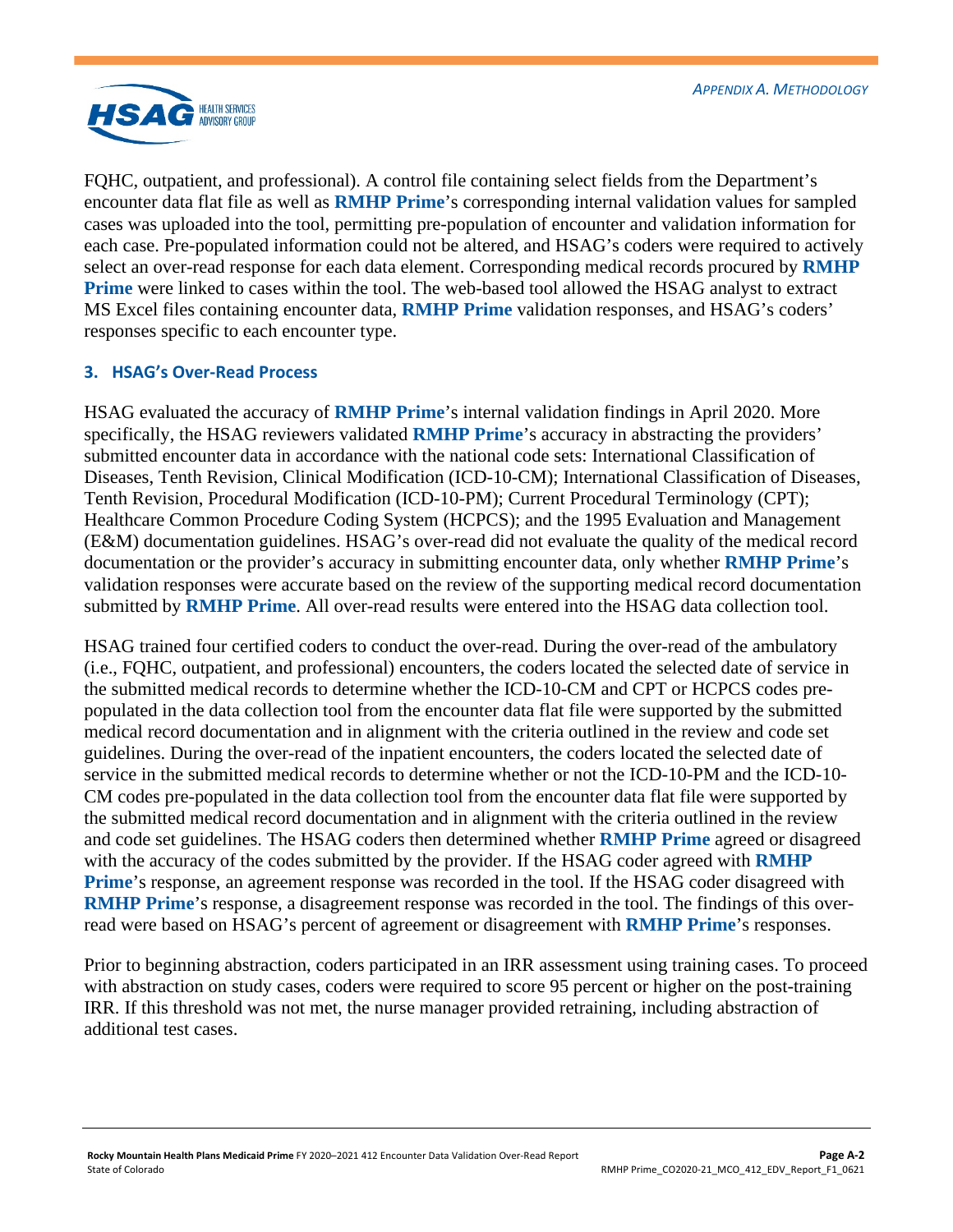

During the over-read period, HSAG conducted an ongoing IRR assessment by randomly selecting a minimum of 10 percent of cases per coder and comparing the over-read results to those from a second coder. For cases in which over-read discrepancies were identified between the first and second coders, a third "Gold Standard" review was conducted that provided a final determination regarding the appropriate over-read result. Any IRR result that fell below 95 percent required further evaluation by the nurse manager and retraining of the coder(s).

#### **4. Analysis Process**

Following completion of the over-read, the HSAG analyst exported results from the data collection tool for each encounter type. Since data elements varied by encounter type, results were not aggregated across the service categories. The analyst reviewed the coders' over-read notes, and notes requiring further information were addressed with the nurse manager.

The HSAG analyst assessed the over-read results to determine the percentage of records per encounter type for which the HSAG coder agreed with **RMHP Prime**'s internal validation response. Results were displayed by encounter type for data elements that were abstracted by **RMHP Prime** and overread by HSAG. Over-read analysis results were independently verified by a second HSAG analyst.

#### **5. Response Data Layout for MCOs**

This section was copied from the *Annual MCO Encounter Data Quality Review Guidelines, Appendix II.*  Please note that HSAG made minimal edits to the response data layout table for readability. Guidance for specific encounter data scenarios is shown following the table.

<span id="page-22-0"></span>

|          | <b>Data Element (Field)</b>           | <b>Data Description</b>                                                                                                                                                                                                                                                                                               | <b>Format</b> | Length  |
|----------|---------------------------------------|-----------------------------------------------------------------------------------------------------------------------------------------------------------------------------------------------------------------------------------------------------------------------------------------------------------------------|---------------|---------|
| $\theta$ | Record No                             | Sequential number for each of 412 records<br>This field will contain a number between 001 and 412<br>and align with the ROWID provided by HCPF in the<br>412 encounter line sample list.                                                                                                                              | X             | integer |
|          | Encounter_Procedure_Code              | $0 = No$ or insufficient documentation, incorrect<br>code utilized for procedure performed<br>$1 =$ Correct Code<br>$9 =$ If data element does not pertain to encounter<br>service type (i.e., for Inpatient encounters)<br>Required for Professional, Outpatient, and FQHC<br>Encounters                             | X             |         |
| 2        | Encounter_Procedure_Code_<br>Modifier | $0 = No$ or insufficient documentation, incorrect<br>code modifier utilized for procedure<br>performed<br>$1 =$ Correct Code Modifier<br>$9 =$ If data element does not pertain to encounter<br>service type (i.e., for Inpatient encounters)<br>Required for Professional, Outpatient, and FQHC<br><i>Encounters</i> | X             |         |

#### **Table A-1—Response Data Layout**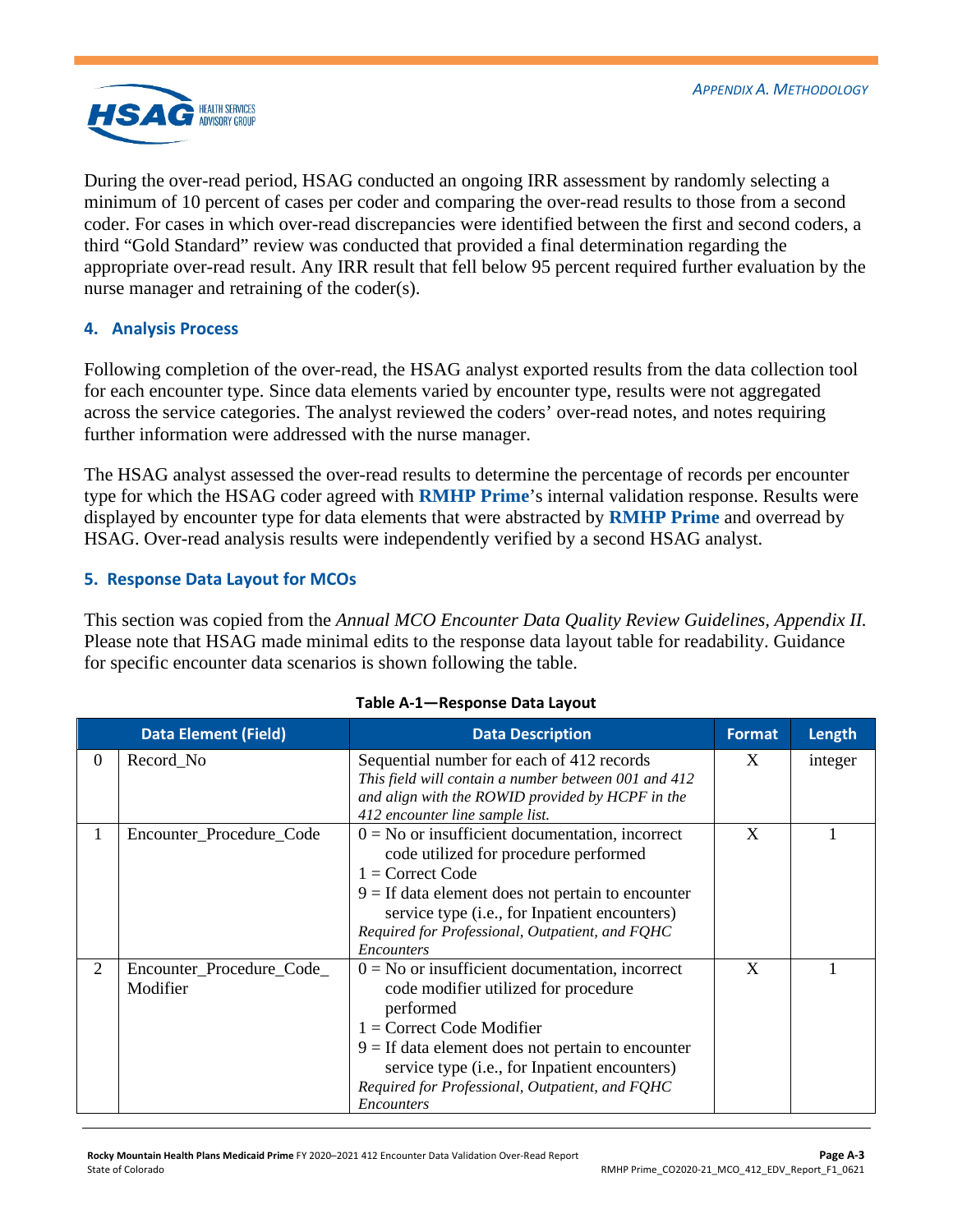

|        | <b>Data Element (Field)</b>                     | <b>Data Description</b>                                                                                                                                                                                                                                                                                                                                                                        | <b>Format</b> | Length |
|--------|-------------------------------------------------|------------------------------------------------------------------------------------------------------------------------------------------------------------------------------------------------------------------------------------------------------------------------------------------------------------------------------------------------------------------------------------------------|---------------|--------|
| 3      | Encounter_Surgical_Procedure<br>$\_\text{Code}$ | $0 = No$ or insufficient documentation, incorrect<br>code utilized for surgical procedure performed<br>$1 =$ Correct code<br>$9 =$ If data element does not pertain to encounter<br>service type<br><b>Required for Inpatient Encounters</b>                                                                                                                                                   | X             |        |
| 4      | Encounter_Primary_Diagnosis<br>$\_\text{Code}$  | $0 = No$ or insufficient documentation, assignment<br>of incorrect primary diagnosis code<br>$1 =$ Correct code<br>Required for Inpatient, Professional, Outpatient, and<br><b>FQHC</b> Encounters                                                                                                                                                                                             | X             | 1      |
| 5      | Encounter_Units                                 | $0 = No$ or insufficient documentation, incorrect<br>units<br>$1 =$ Correct units<br>$9 = Data$ element does not pertain to encounter<br>service type (i.e., for Inpatient encounters)<br>Required for Professional, Outpatient, and FQHC<br>Encounters                                                                                                                                        | X             | 1      |
| 6      | Encounter_Service_Date                          | $0 = No$ or insufficient documentation, incorrect<br>service start date<br>$1 =$ Correct service start date<br>$9 =$ If data element does not pertain to encounter<br>service type<br>Required for Inpatient, Professional, Outpatient, and<br><b>FQHC</b> Encounters                                                                                                                          | X             | 1      |
| $\tau$ | Encounter_Thru_Date                             | $0 = No$ or insufficient documentation, incorrect<br>service end date<br>$1 =$ Correct service end date<br>$9 =$ If data element does not pertain to encounter<br>service type<br><b>Required for Inpatient Encounters</b>                                                                                                                                                                     | X             | 1      |
| 8      | Encounter_Discharge_Status                      | $0 = No$ or insufficient documentation, incorrect<br>discharge status<br>$1 =$ Correct discharge status<br>$9 =$ If data element does not pertain to encounter<br>service type<br><b>Required for Inpatient Encounters</b>                                                                                                                                                                     | X             | 1      |
| 9      | Doc_Procedure_Code                              | Enter correct procedure code if present in the<br>supporting documentation<br>Enter 'No Doc' if no or insufficient<br>documentation of correct procedure code<br>Enter 'NA' if data element does not pertain to<br>encounter service type<br>Enter 'NR' if data element is not populated in the<br>encounter data line<br>Required for Professional, Outpatient, and FQHC<br><b>Encounters</b> | X             | 7      |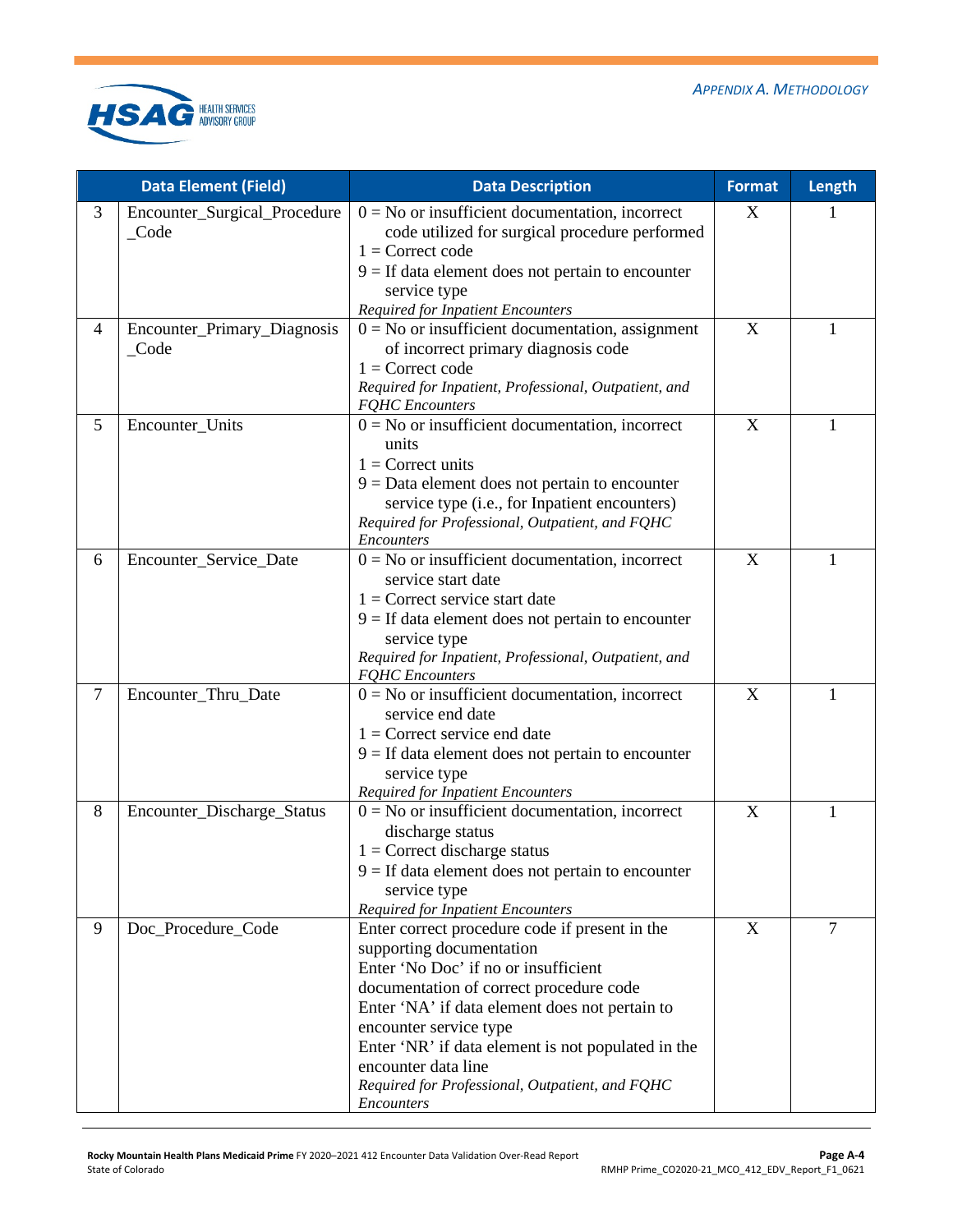

|    | <b>Data Element (Field)</b>     | <b>Data Description</b>                                                                                                                                                                                                                                                                                                                                                                                   | <b>Format</b>             | Length         |
|----|---------------------------------|-----------------------------------------------------------------------------------------------------------------------------------------------------------------------------------------------------------------------------------------------------------------------------------------------------------------------------------------------------------------------------------------------------------|---------------------------|----------------|
| 10 | Doc_Procedure_Code_<br>Modifier | Enter correct procedure code modifier if present in<br>the supporting documentation<br>Enter 'No Doc' if no or insufficient<br>documentation of correct procedure code modifier<br>Enter 'NA' if data element does not pertain to<br>encounter service type<br>Enter 'NR' if data element is not populated in the<br>encounter data line<br>Required for Professional, Outpatient, and FQHC<br>Encounters | X                         | 7              |
| 11 | Doc_Surgical_Code               | Enter correct surgical procedure code if present in<br>supporting documentation<br>Enter 'No Doc' if no or insufficient<br>documentation of correct surgical procedure code<br>Enter 'NA' if data element does not pertain to<br>encounter service type<br>Enter 'NR' if data element is not populated in the<br>encounter data line<br><b>Required for Inpatient Encounters</b>                          | $\boldsymbol{\mathrm{X}}$ | $\overline{7}$ |
| 12 | Doc_Diag                        | Enter correct primary diagnosis code if present in<br>the supporting documentation<br>Enter 'No Doc' if no or insufficient<br>documentation of correct diagnosis code<br>Required for Inpatient, Professional, Outpatient, and<br><b>FQHC</b> Encounters                                                                                                                                                  | X                         | $\overline{7}$ |
| 13 | Doc_Units                       | Enter correct units if present in the supporting<br>documentation<br>Enter 'No Doc' if no or insufficient<br>documentation of correct units<br>Required for Professional, Outpatient, and FQHC<br>Encounters                                                                                                                                                                                              | X                         | integer        |
| 14 | Doc_Service_Date                | Enter correct start date if present in supporting<br>documentation<br>Enter 'No Doc' if no or insufficient<br>documentation of correct start date<br>Required for Inpatient, Professional, Outpatient, and<br><b>FQHC</b> Encounters                                                                                                                                                                      | $\boldsymbol{X}$          | 8              |
| 15 | Doc_Thru_Date                   | Enter correct end date if present in supporting<br>documentation<br>Enter 'No Doc' if no or insufficient<br>documentation of correct end date<br>Enter 'NA' if data element does not pertain to<br>encounter service type<br><b>Required for Inpatient Encounters</b>                                                                                                                                     | $\mathbf X$               | 8              |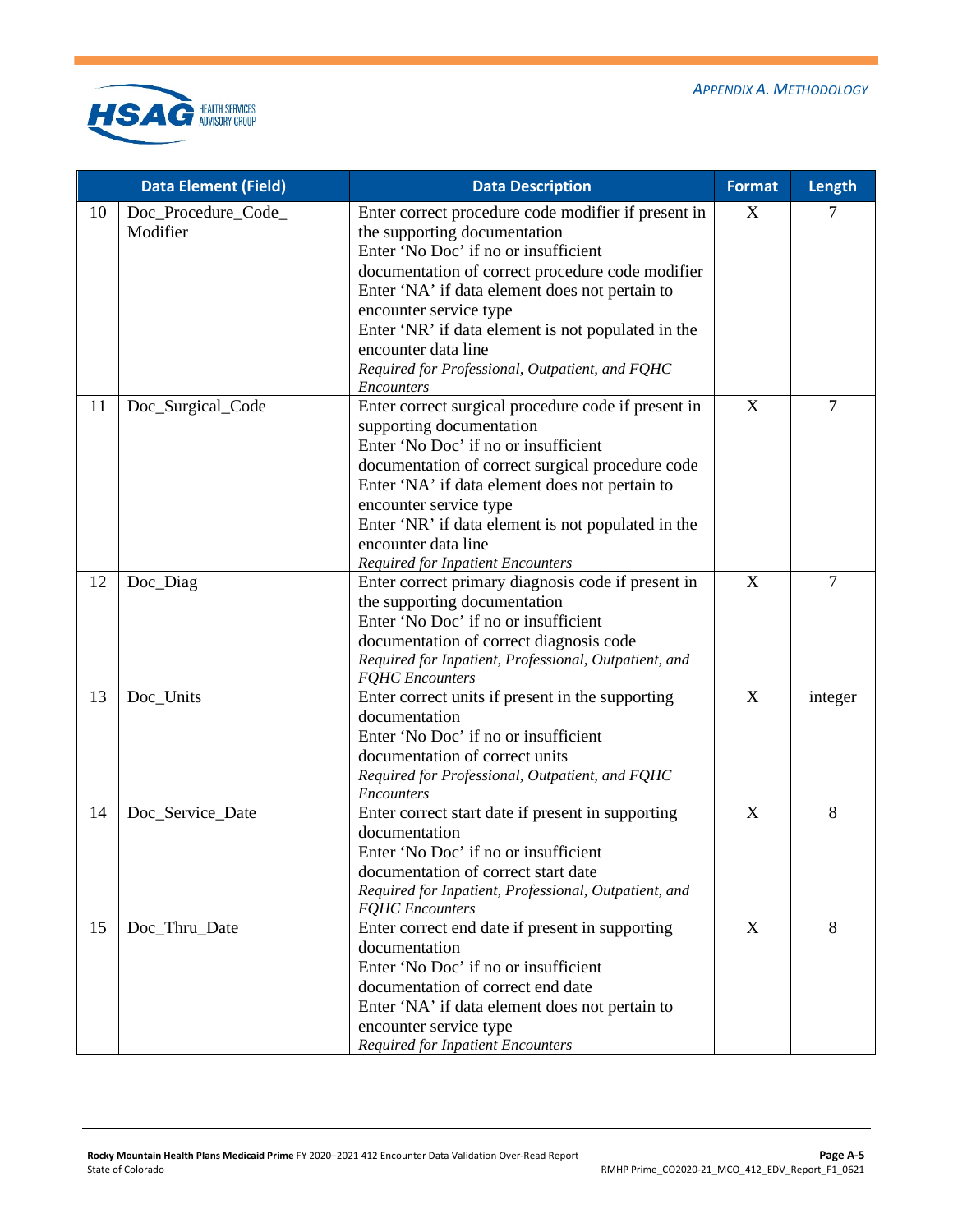

| <b>Data Element (Field)</b> |                                           | <b>Data Description</b>                                                                                                                                                                                                                                                                                                                                                                                                                                                                                                                                                                                                                                                                                                                                                                                                                                                                                                                                                                                                                                                                                                                                 | <b>Format</b>             | Length       |
|-----------------------------|-------------------------------------------|---------------------------------------------------------------------------------------------------------------------------------------------------------------------------------------------------------------------------------------------------------------------------------------------------------------------------------------------------------------------------------------------------------------------------------------------------------------------------------------------------------------------------------------------------------------------------------------------------------------------------------------------------------------------------------------------------------------------------------------------------------------------------------------------------------------------------------------------------------------------------------------------------------------------------------------------------------------------------------------------------------------------------------------------------------------------------------------------------------------------------------------------------------|---------------------------|--------------|
| 16                          | Doc_Encounter_Discharge_<br><b>Status</b> | Enter correct discharge status if present in<br>supporting documentation<br>Enter 'No Doc' if no or insufficient<br>documentation of correct discharge status<br>Enter 'NA' if data element does not pertain to<br>encounter service type<br><b>Required for Inpatient Encounters</b>                                                                                                                                                                                                                                                                                                                                                                                                                                                                                                                                                                                                                                                                                                                                                                                                                                                                   | X                         | 8            |
| 17                          | <b>E&amp;M</b> Guidelines Version         | $1 = 1995$ version of Evaluation and Management<br><b>Services Documentation Guidelines</b><br>$2 = 1997$ version of Evaluation and Management<br><b>Services Documentation Guidelines</b><br>$9 = Does Not Apply$                                                                                                                                                                                                                                                                                                                                                                                                                                                                                                                                                                                                                                                                                                                                                                                                                                                                                                                                      | X                         | $\mathbf{1}$ |
| 18                          | Comments<br>(conditionally required)      | Reviewer should enter comments supporting the<br>decision made.<br>Comments are required in the following scenarios:<br>If no supporting medical records were<br>$\bullet$<br>provided, enter, "no documentation received<br>from provider"<br>If medical records do not support the date of<br>$\bullet$<br>service and subsequent data elements were<br>scored "0", enter, "No DOS in MR"<br>If a leveling tool (decision support tool) was<br>used, enter, "refer to leveling tool: < tool<br>name>"<br>If the case includes supplemental medical<br>$\bullet$<br>record pages without patient identifiers,<br>enter, "Supplemental medical record pages<br>without patient identifiers were submitted but<br>not used for validation"<br>Comments are required to support the following<br>scenarios:<br>To provide details regarding non-specific<br>primary diagnosis codes<br>To provide details regarding agreement or<br>disagreement with the encounter start date for<br>inpatient stays that began as an observation<br>stay<br>To provide details regarding the<br>documentation supporting an inpatient<br>discharge status determination | $\boldsymbol{\mathrm{X}}$ | flexible     |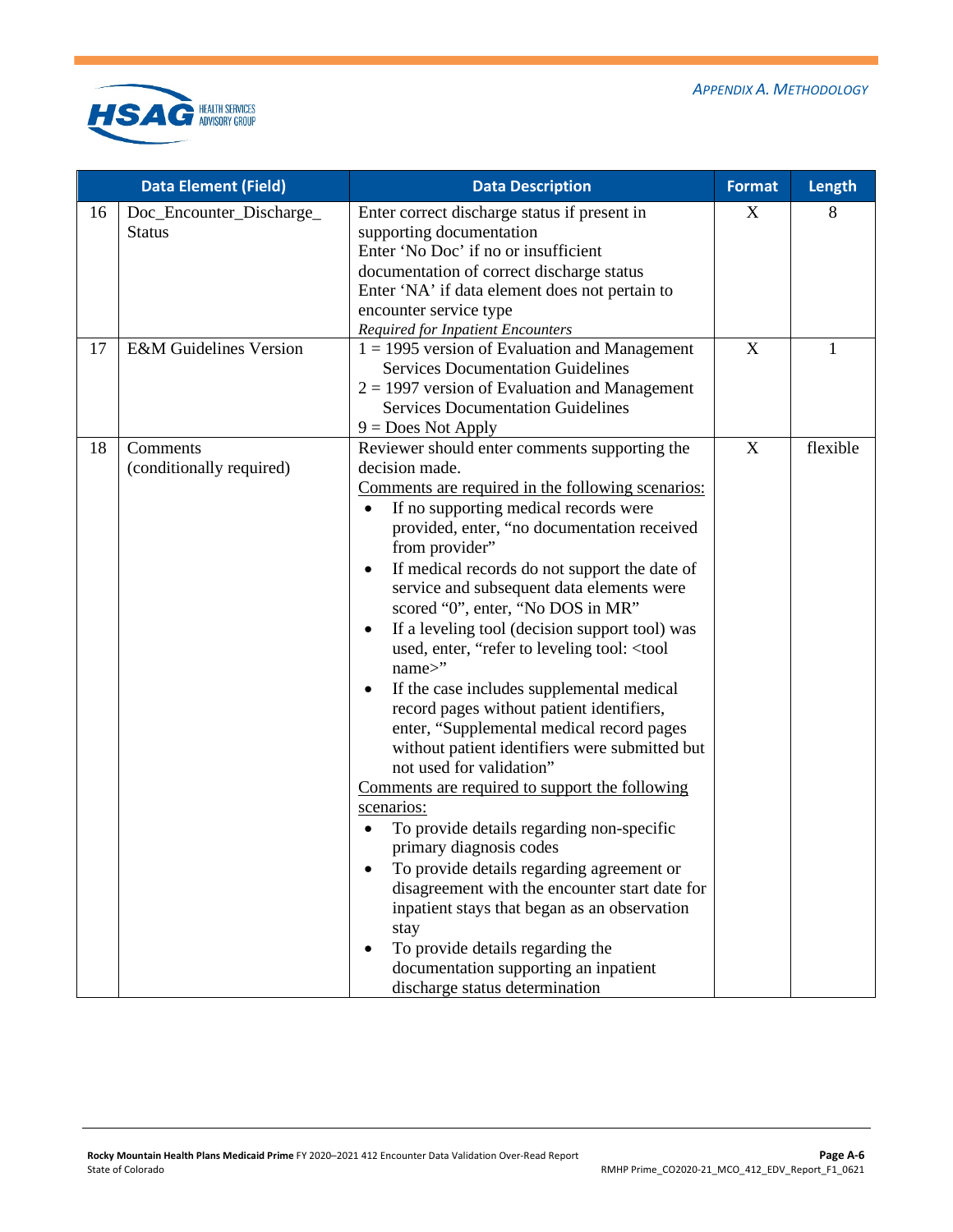

#### **Guidance for Specific Encounter Data Scenarios**

- 1. To assess encounter data quality, data elements are contingent on corresponding medical record documentation. Medical records correspond to the encounter data when the member information (i.e., name, date of birth, and/or Medicaid ID), provider information, and date of service are in agreement. If the medical records match the member and provider information but the date of service is incorrect, the *Encounter\_Service\_Date* will be scored as "0" and the remaining data elements will be scored as "0." The Comments field should be used to indicate that all other applicable data elements were in disagreement due to the invalid date of service.
- 2. The MCO 412 data quality review considers individual encounter lines that are sampled from encounter data submitted to the Department by the Medicaid MCOs. Reviewers should focus on the information found in the encounter line and determine whether the encounter values are supported by medical record documentation, with the consideration that the medical record documentation may support services captured on separate encounter lines outside the scope of this review.
- 3. For inpatient records or other records with services occurring over a date range, the encounter date of service is acceptable if it falls within the date range.
- 4. In the event medical record documentation is unavailable to support the encounter, all elements will be scored as "0" or "No Doc."
	- In cases where the medical record does not contain patient identifiers on each page of the record, encounter data elements found on medical record pages without identifiers should be scored as "0" or "No Doc."
- 5. In the event that medical record documentation could support more than one procedure code, reviewers should note agreement with the encounter procedure code, if applicable, and use the *Comments* to note other applicable procedure codes identified in the medical record.
	- If the HCPCS code "T1015" is present in the sampled encounter, reviewers should note agreement if the medical record documentation supports at least one additional procedure code.
- 6. To ensure consistency between each MCO's review and the independent auditor's over-read, MCOs should provide the independent auditor with all medical records and supporting documentation used by the MCO during its 412 EDV. Examples of such documentation include internal leveling tools, crosswalks, or any other such supporting materials used by the MCO in the completion of the 412 EDV.
- 7. In the event that the encounter line reflects a radiology or laboratory result, supporting medical record documentation must contain a signed order listing the test to be performed and the reason for ordering the test. An interpretation and report of the result must also be included to fully support the encounter data value. Score the applicable EDV Response elements with "0" or "No Doc" if signed documentation from a qualified provider is not available to support the radiology or laboratory order.